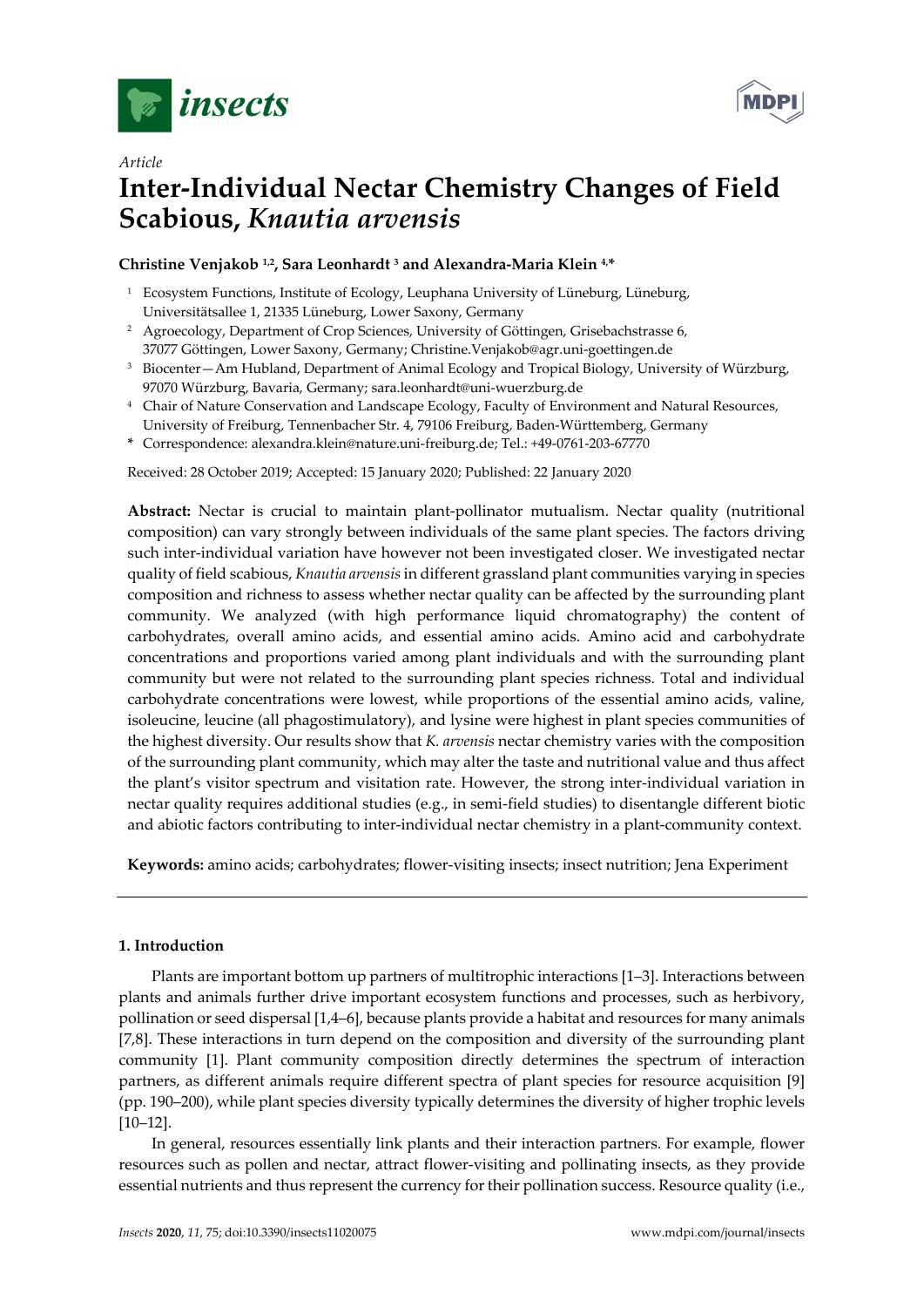the chemical nutritional composition of resources, such as nectar, pollen or leaves) varies between different plant species [13–15], and even between individuals of the same species and flowers of the same individual [16,17]. Resource quality can also change in relation to specific plant–insect interactions, likely to adjust to a specific interaction partner (e.g., specific flower visitor or herbivore species), as shown for vegetative tissue (e.g., leaves) [18–22]. The factors driving such inter-individual variation in resource quality are however still unclear, particularly for floral resources.

In plant‐pollinator interactions, nectar plays a pivotal role; unlike pollen, it is consumed by most, if not all, flower visitors. Thus, pollinators visit flowers more frequently to collect nectar than pollen [23,24]. Nectar is produced in floral nectaries [25], but not in high volumes as it is costly for plants [26]. Nectar predominantly contains carbohydrates, namely two hexose monosaccharides (fructose and glucose) and a disaccharide (sucrose) [27,28] (pp. 215–264). Other components, such as amino acids, lipids [29], antioxidants, and alkaloids, are also present, albeit in much lower quantities, and can play an important nutritional (e.g., amino acids) role for pollinators [28,30,31]. After carbohydrates, amino acids are the most abundant nectar nutrient and encompass a wide range of different essential and non‐essential amino acids sensu De Groot [32], which may vary in composition and concentration depending on the plant species [13]. Nectar amino acid and carbohydrate content can differ even between different cultivars (e.g., in rapeseed) [33]. Ratios of different macro‐nutrient groups (e.g., of amino acids to carbohydrates) may also differ for floral nectar, but have been little investigated [30]. This is surprising, as nutrient ratios can be more important than overall content of different nutrients in determining nutritional quality for consumers in general [34,35] and flower visitors in particular [36–39].

Given the large inter‐ and intraspecific variation in nectar nutritional composition (henceforth termed nectar quality), differences in nectar quality likely contribute to pollinator community partitioning, as different flower visitors differ in taste preferences [14] and their nutritional requirements [18,37]. In fact, Garratt et al. [40] found that different apple varieties were pollinated by different pollinator communities likely due to variety‐specific differences in nectar quantity and quality. Again, the factors underlying such inter-individual variation in nectar quality remain to be determined. They may comprise both biotic factors (e.g., community composition, species interactions) and abiotic factors (e.g., soil composition or pH).

Here, we investigate whether inter-individual variation in nectar quality (and thus potentially nectar attractiveness) varies with the surrounding plant community by investigating nectar quality of a common grassland (Arrhenatherion) plant species, the field scabious, *Knautia arvensis* (L.) Coult. Dipsacaceae, which typically attracts many flower-visiting insects [41] (pp. 557–562) or [42,43]. The study species was sown in 2002 in various plant communities differing in species richness and community composition (more details on the Jena Experiment [44]). We analyzed the composition of amino acids and carbohydrates as well as the ratios of carbohydrates to amino acids in nectar of *K. arvensis*, to relate nectar quality to changes in plant species richness and thus community composition.

We hypothesized that concentrations of carbohydrates, overall amino acids (AA), and essential amino acids (EAA) in nectar of *K. arvensis* will increase with increasing plant species richness, while their proportions should remain constant, because plants may be competing more strongly for pollinators in communities with more plant species, and thus pollinators present [11,45] compared to communities with less plant species. At least in some plant species, nectar composition can be phenotypically plastic and thus change following exposure to pollinators, as shown in *Helleborus foetidus* [46]. Such phenotypic plasticity in nectar chemistry could enable plants to adjust their nectar composition in response to an increased pollinator visitation frequency as likely found in species-rich plant communities. With regard to carbohydrate to amino acid ratios (henceforth referred to as C:AA and C:EAA ratios), we expected them to be constant across different communities, because different plant species typically have species‐specific ratios of carbohydrates to amino acids [47].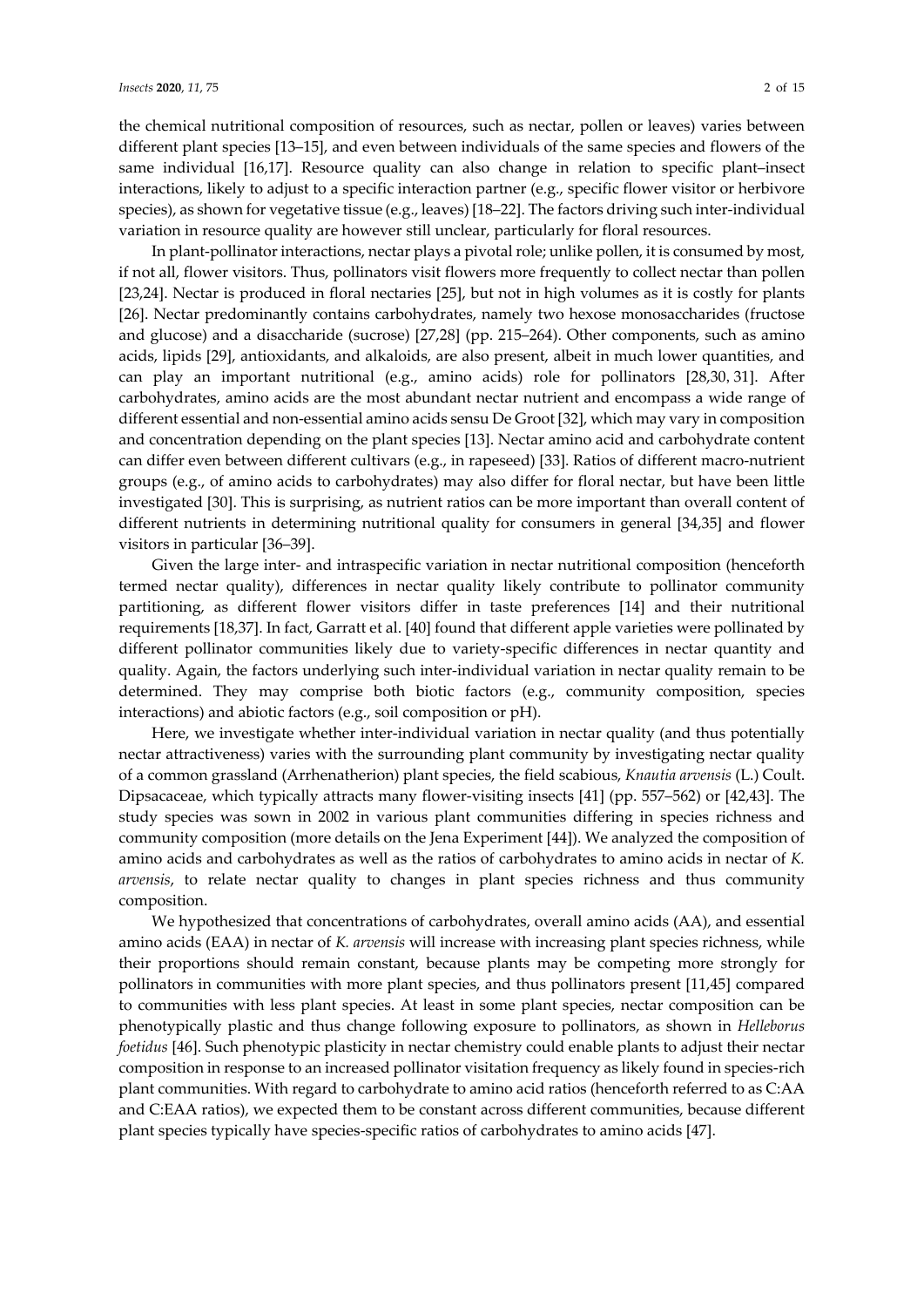#### **2. Materials and Methods**

#### *2.1. Experimental Field Site*

We collected nectar from *K. arvensis* grown in 7 different plots (i.e., from six 6 × 5.5 m + 3 × 3.5 m  $= 43.5$  m<sup>2</sup> community plots and one  $1 \times 1$  m monoculture), in August 2010 (three out of seven plots) and June 2012 (all seven plots) (Figure S1 and Table S1). The community plots had different stabilized plant communities and were part of the Jena Experiment [44], which is a grassland biodiversity experiment located in Thuringia, Germany (50°55′ N, 11°35′ E; 130 meters above sea level (m a.s.l.)). Started in 2002, it comprises 82 plots, which were sown with 1, 2, 4, 8, 16 or 60 plant species from a 60‐plant species pool, common in Central European mesophilic Arrhenatherion grasslands [44]. Specifically, 80 plots of 43.5 m<sup>2</sup> (hereafter large plots) are located within  $20 \times 20$  m squares comprising all diversity mixtures [48]. Monocultures of all species are either grown in large or small  $(1 \times 1 \text{ m})$ plots (i.e., one monoculture per species) [48]. In June and September, all plots were mown, simulating traditional extensive hay meadow management. Plots were weeded three times during the year and all non-target plant species were removed. More detailed description of the experiment is given in a study by Roscher et al. [44].

We collected *K. arvensis* nectar from all plots comprising sufficient (i.e., a minimum of five plants) *K. arvensis* individuals, namely from one small monoculture, one 4‐species, three 8‐species, and two 16‐species plots (see Figure S1 for plot distribution and distances between plots). As plot size of the monoculture (8 replicates) was smaller than of the mixtures (47 replicates), we tested if plot size affected any of our nectar response variables. As plot size did not explain the nectar variables, we did not consider it in our analyses described below.

All plant species, including *K. arvensis*, were sown in 2002 and since then maintained by regular mowing and weeding of non‐target plant species three times per year. At plots with plant species mixtures, other plant species typically flowered simultaneously and thus likely competed for pollinators with *K. arvensis* (see Table S1 for a detailed list of plant species flowering at each plot). We considered one plant individual as one sample and one inflorescence typically consists of approximately 55–100 flowers [49], which are arranged in a dense flower head and mostly provide enough nectar for one sample (>1 μL). We took great care not to scratch flowers or inner tissue or to contaminate samples with pollen [50] during nectar sampling. However, even if slight contamination with pollen grains occurred, it unlikely affected the amino acid composition of nectar as shown for *Aloe marlothii* nectar [51] (p. 206). We consequently collected a minimum of five samples per plot (7.86  $\pm 4.02$ ).

#### *2.2. Nectar Sampling*

For standardized nectar sampling, nectar was collected from at least five *K. arvensis* individuals per plot between 10 a.m. and 2 p.m. on sunny or light cloudy days. Five was the minimum number of samples that we aimed for. Where possible, we collected more samples to obtain a more robust dataset. The day before sampling, we placed gauze bags (mesh size 0.8–1.00 mm) around at least five inflorescences (8.14 ± 3.93) to prevent early foraging pollinators from depleting nectar standing crop [52]. Since nectar secretion is typically dynamic and highly variable over the course of one day, we rapidly assessed nectar production, prior to the actual sampling, through repeated sampling and measuring at the site using a hand‐held refractometer. We found *Knautia arvensis* to produce nectar all day long. Nectar was collected from several florets using microcapillaries with a minimum volume of 1 μL (pipetting aid and a disposable capillary; minicaps®, Hirschmann Laborgeräte GmbH & Co. KG, Eberstadt, Germany) [53]. We chose and sampled florets of all ages to average across age‐specific differences for each sampled plant individual. Nectar samples of each plant individual were stored in clean and autoclaved 1.5 mL Eppendorf tubes (Safe‐Lock Tubes, Eppendorf AG, Hamburg, Germany) and kept in a cool box in the field before freezing at −20 °C.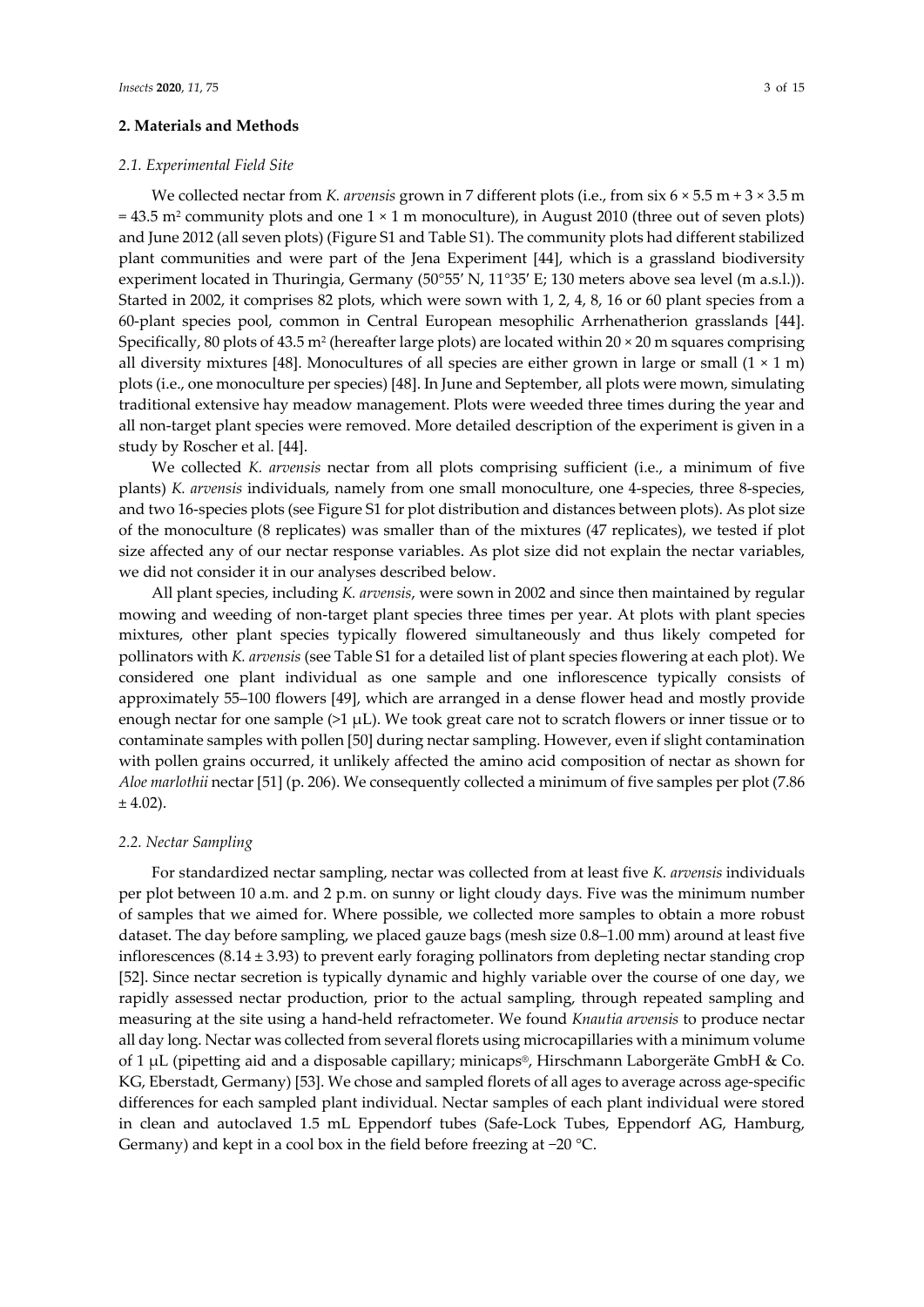To analyze the amino acid and carbohydrate composition in nectar, samples were re‐dissolved in 100 μL of 99.8% ethanol (CHROMASOLV®, Sigma-Aldrich Laborchemikalien GmbH, Hannover, Germany), centrifuged for 5 min (158 g, Mikro 22 R, Hettich Lab Technology, Schwerin, Germany), and transferred from capillaries into Eppendorf tubes using a pipetting aid. Samples were kept in a DURAN®‐desiccator (CARL ROTH GMBH + CO. KG, Karlsruhe, Germany) to completely evaporate alcohol at 20 °C, before adding 50 μL ultra‐pure water (Siemens AG, Barsbüttel, Germany) for centrifuging (3 min) to remove potential left-over precipitates. From the supernatant, 48  $\mu$ L were pipetted into 1 mL glass vials for HPLC analytics (Agilent Technologies, Böblingen, Germany), equipped with 250 μL pulled‐point glass inserts (Agilent Technologies, Böblingen, Germany), and frozen at −20 °C prior to chemical analyses. Before analysis, we waited until the samples adjusted to the ambient temperature and ensured that no precipitation occurred after taking the prepared samples out of the freezer.

#### *2.4. Amino Acid and Carbohydrate Analysis*

Amino acids and carbohydrates were analyzed using high performance liquid chromatography (HPLC) from Agilent Technologies 1260 Series provided with an Agilent 1260 Infinity Quaternary Pump (G1311C, Agilent Technologies, Böblingen, Germany), an Agilent 1260 Infinity Standard Autosampler (G1329B), and an Agilent 1260 Infinity Thermostatted Column Compartment (G1316A), to maintain the temperature for amino acids at  $40^{\circ}$ C and for carbohydrates at  $30^{\circ}$ C.

Amino acids were separated on a Zorbax Extend‐C18 column (3.0 × 150 mm, 3.5 μm, Agilent Technologies, Böblingen, Germany), preceded by a guard column Zorbax Extend‐C18 (2.1 × 12.5 mm, 5 μm, Agilent Technologies, Böblingen, Germany), and were detected by an Agilent 1260 Infinity System Diode Array Detector (DAD, G4212B) with a flow rate of 1 mL min−1. Prior to injection, amino acids were derivatized with either ortho‐phthalaldehyde (OPA, Agilent Technologies, Böblingen, Germany, for primary amino acids: alanine, arginine, aspartic acid, cystine, glutamic acid, glycine, histidine, isoleucine, leucine, lysine, methionine, phenylalanine, serine, threonine, tyrosine, and valine) or 9‐fluorenylmethyl chloroformate (FMOC, Agilent Technologies, Böblingen, Germany, for proline) [54–56]. Amino acids were separated by a solvent gradient with a buffer (1 L ultra‐pure water, 10 mM Na2HPO<sub>4</sub>, 10 mM Na2B<sub>4</sub>O<sub>7</sub>, 0.5 mM NaN<sub>3</sub>, pH 8.2) used as polar phase and acetonitrilemethanol‐water (45%:45%:10% (*v/v*), all CHROMASOLV®, Sigma‐Aldrich Chemie GmbH, Munich, Germany) used as non‐polar phase [54,55]. We started with a 2%:98% non‐polar to polar phase, then gradually changed the ratio to 57%:43% for 13 min, until finally increasing the non‐polar phase to 100% for a period of 2 min, followed by a re-equilibration to 2%:98% non-polar to polar phase for about 9 min [54]. Solvent flow rate was 0.750 mL min−<sup>1</sup> [54].

Carbohydrates were separated on a NH2 column (Zorbax:  $4.6 \times 250$  mm,  $5 \mu m$ , Agilent Technologies) preceded by a NH2 guard column (Zorbax: 4.6 × 12.5 mm, 5 μm, Agilent Technologies) under isocratic conditions using an elution buffer with 78%:22% (*v*/*v*) acetonitrile and ultra-pure water and a flow rate of 1.5 mL min<sup>-1</sup>. Carbohydrates were detected by a refractive index detector (RID, Agilent 1260 Infinity, G1362 A) [57].

Four different concentrations of a standard comprising 17 amino acids (Amino Acid Standard solution, Sigma‐Aldrich Laborchemikalien GmbH, Hannover, Germany) or three carbohydrates (sucrose, fructose, and glucose, HPLC grade, Sigma‐Aldrich Laborchemikalien GmbH, Hannover, Germany) were run every five samples as an external reference. All amino acids and carbohydrates in nectar samples were identified based on standard reference compounds. HPLC control and compound quantification was carried out with Agilent ChemStation for LC 3D systems (Agilent Technologies, Böblingen, Germany).

#### *2.5. Observations of Flower Visitors*

Flower-visiting insects, such as honeybees, bumblebees, solitary bees, and hoverflies, were surveyed within the framework of the Jena Experiment on a subset of plots between May and August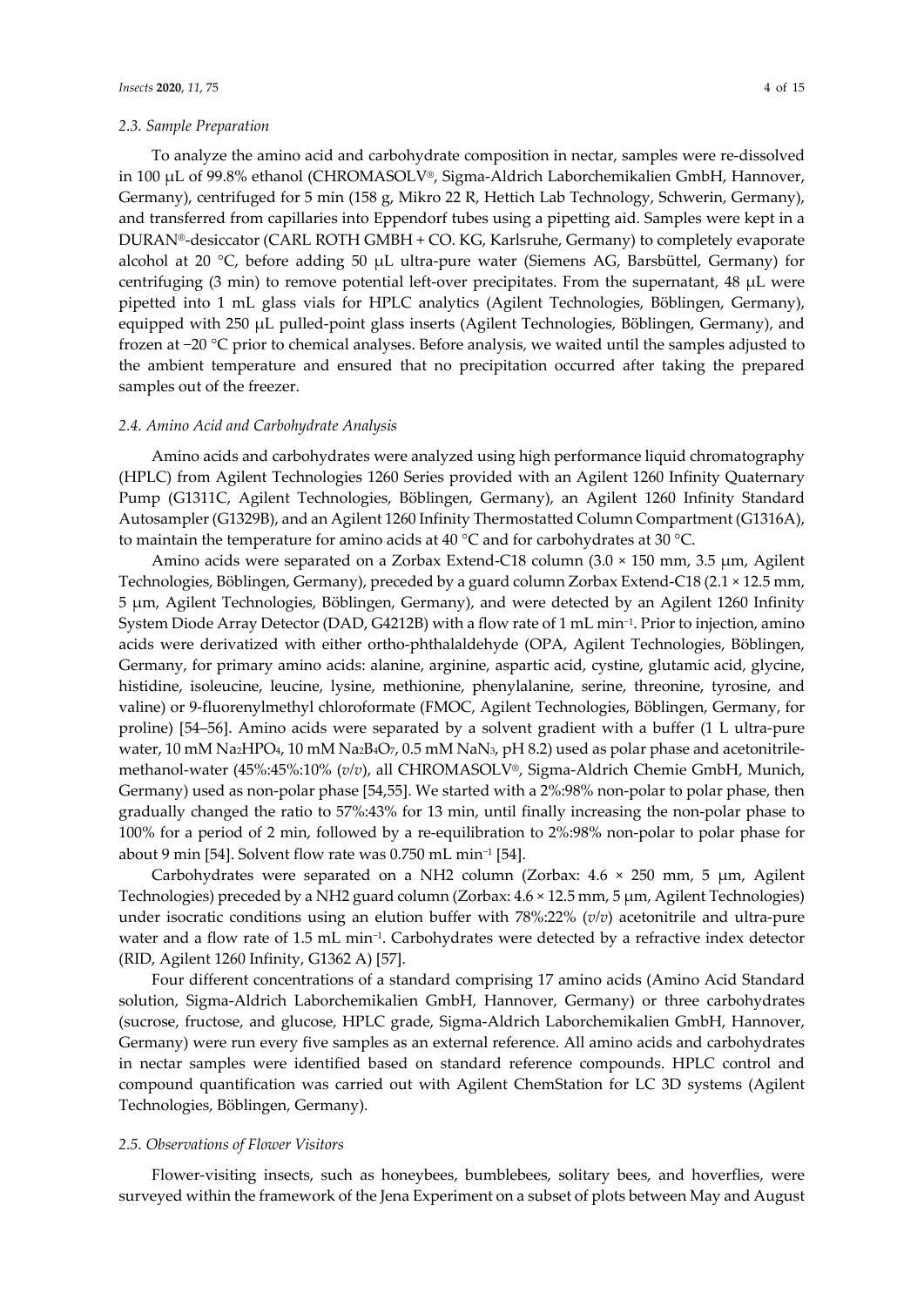2011 (see [58] for details on how flower visitors were observed). Thus, nectar sampling and flower‐ visitor observations were performed at different years. We extracted all observations on flower visitors to *K. arvensis* for those plots for which we also had collected nectar (i.e., two 8‐species plots and one 16‐species plot). Flower visitors were grouped as honeybees, bumblebees, solitary bees, and hoverflies for subsequent analyses, and we defined all solitary bees as non-eusocial Apidae [59]. We finally summed all flower visitors across all observations performed in 2011 and calculated per plot the Shannon diversity index, total number of species, total number of individuals, and number of individuals for the different flower-visiting groups for each plant community.

#### *2.6. Statistical Analyses*

We investigated whether nectar from *K. arvensis* plants grown in plant communities that differed in species richness (i.e., *K. arvensis* monocultures and communities with 4, 8, and 16 plant species) and composition of plants differed in the composition of carbohydrates and/or amino acids as well as the ratio of all carbohydrates to all amino acids. We used permutation tests based on Bray–Curtis distances between substances (i.e., Adonis in the vegan R package) to test for an effect of community richness. Separate permutation tests were performed for concentrations (in mg/mL) and proportions of individual carbohydrates and amino acids. Proportions of individual compounds were obtained by dividing the concentration of each individual carbohydrate/amino acid by the total concentration of all carbohydrates/amino acids analyzed. When significant differences between communities were found, we subsequently analyzed differences between plant species in the concentrations and/or proportions of all individual carbohydrates/amino acids. We further assessed community‐specific differences for total carbohydrate and amino acid concentrations, the concentration and proportion of essential amino acids (EAA), and non‐essential amino acids (nEAA) and the C:AA, C:EAA, and C:nEAA ratios. Three outliers were excluded from the original dataset for the amino acid analyses.

Due to the nested plot design, from which the samples were taken, we always tested first whether the sample plot significantly affected the explained variance by composing both generalized linear models (GLMs) and generalized linear mixed effect models (GLMMs) with plant species richness level entered as a categorical fixed factor and the plot from which the sample was taken as a random factor. Models were compared using the Akaike information criterion (AIC) and likelihood ratio tests (Adonis command in the lme4 R package). AIC values were always similar for GLMMs and GLMs, which renders the application of permutation tests and GLMs (not accounting for random plot effects) for richness level‐specific differences in compound compositions as valid. The lack of a plot effect further indicates that plot, and thus the corresponding plot‐specific plant community composition, did not significantly explain the observed variation in nectar chemistry. Significant variation in nectar quality between communities as revealed by GLMs was subsequently analyzed with Tukey's post hoc tests. Preliminary data screening revealed that total carbohydrate concentrations as well as concentrations of all individual carbohydrates (i.e., glucose, fructose, and sucrose) significantly increased over the course of the day (all  $r > 0.3$ ,  $p < 0.03$ , Spearman correlation). We therefore included "time of day" as a random factor in all models including carbohydrate concentrations (using the lmer function in the lme4 R package). Due to unequal plot numbers between years and different sampling months (August in 2010 and June in 2012), we did not include year as random factor in the models. Moreover, differences between years were relatively low (i.e., total sugars: 61.4 ± 47.1 mg/mL in 2010 and 66.0 ± 95.8 mg/mL in 2012; total AA: 1.9 ± 1.6 mg/mL in 2010 and 2.3 ± 2.8 mg/mL in 2012), indicating that variation was better explained by factors other than the year.

Response variables were always tested for normality and homogeneity of variances using the Shapiro–Wilk normality test (stats R package, version 4.0.0) and graphical tools as suggested by [60]. We log or square root (concentrations, ratios) or arcsine square root (proportions) transformed the data when these requirements were not met. Due to multiple usage of the same dataset, we only considered *p*-values below 0.01 as significant.

We finally used the carbohydrate and amino acid proportions and concentrations of each plant sample to visually display differences between richness levels using non-metrical dimensional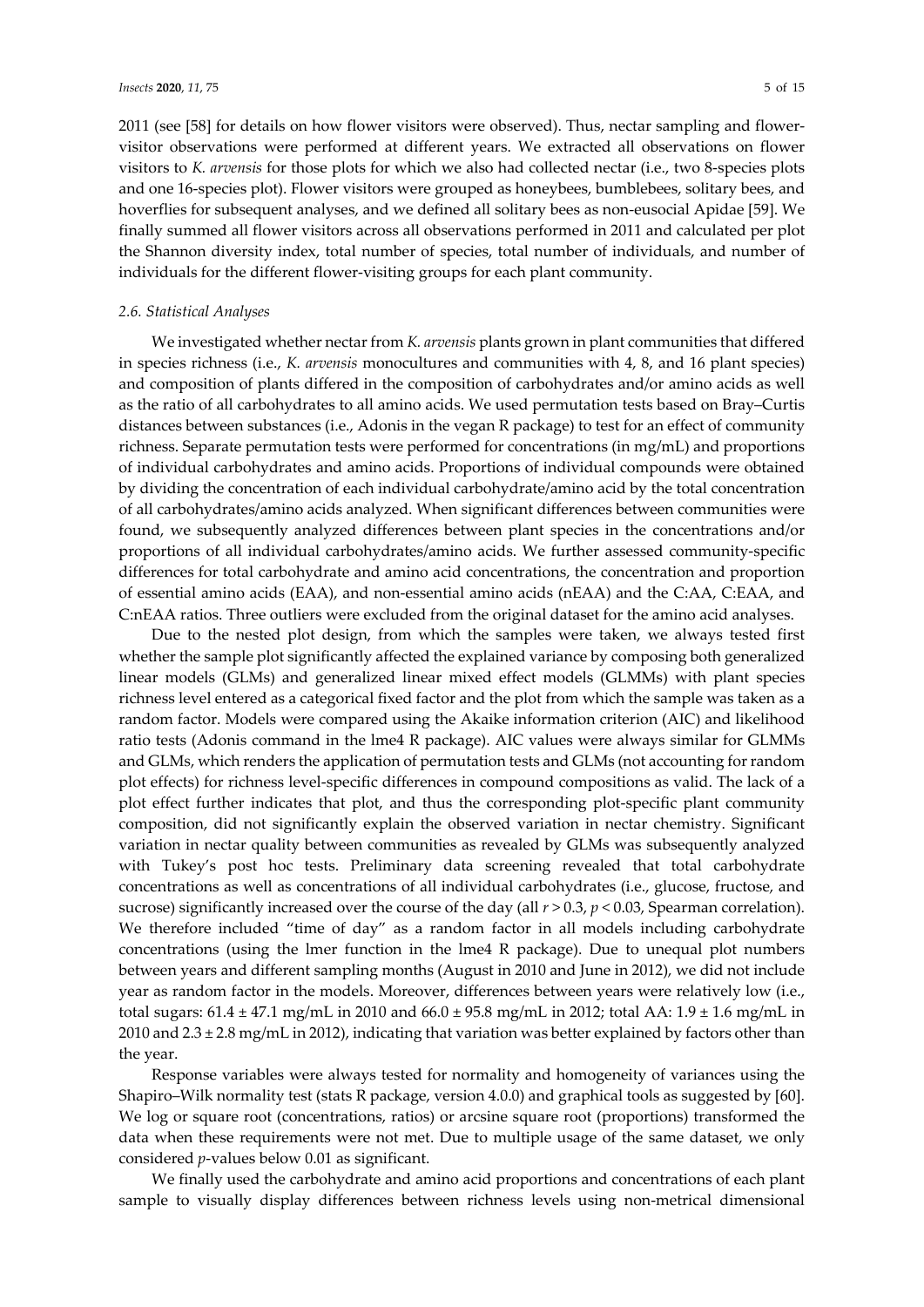scaling (NMDS, R package vegan) also based on Bray–Curtis distances between substances. All analyses were performed in R, version 3.1.3 [61].

#### **3. Results**

Overall, nectar amino acid and carbohydrate concentrations and proportions varied among *K. arvensis* individuals, but also with community composition and thus species richness (Table 1, Figure S2). Nectar generally contained similar concentrations/proportions of the three major carbohydrates (glucose, fructose, and sucrose), but different concentrations/proportions of amino acids (Table 1, Figure 1, Figure S2). Histidine was most prominent and accounted for more than 50% of all amino acids in most samples (see Table 1, Figure 1c,d, Figure S2), with proline and alanine representing the second most prominent amino acids (each present in more than 10 times lower concentrations than histidine; Table 1, Figure 1c,d, Figure S2).

*K. arvensis* individuals from communities differing in plant species richness had specific compositions of amino acids when proportions were considered (Adonis:  $r^2 = 0.12$ ,  $p < 0.01$ ; Table 1, Figure 2a, Figure S2) and of carbohydrates when concentrations were considered (*r2* = 0.29, *p* < 0.001; Table 1, Figure 2b, Figure S2). With regard to concentrations of amino acids their composition tended to show community-specific profiles ( $r^2$  = 0.11,  $p$  = 0.02), as did proportions of carbohydrates ( $r^2$  = 0.18,  $p = 0.02$ ).

Concentrations of all amino acids tended to differ between communities (GLM: *F* = 2.56, *p* = 0.06) and were highest in the four-species community (Figure 1c, Table 1, Figure S2). Proportions of all essential amino acids did not differ between communities (*F* = 1.94, *p* = 0.13) (Table 1, Figure 1d, Figure S2), but the individual essential amino acids valine ( $F = 5.16$ ,  $p < 0.01$ ), isoleucine ( $F = 6.16$ ,  $p <$ 0.001), leucine ( $F = 5.56$ ,  $p < 0.01$ ), and lysine ( $F = 4.71$ ,  $p < 0.01$ ) were all found in significantly higher proportions in the nectar of plants of the 16, rather than the eight, species community (Tukey's test: all  $p < 0.01$ ). There were no significant differences when comparing with the other plant species communities (monoculture and four plant species community) (Tukey's test: all  $p > 0.01$ ) (Table 1, Figure 1, Figure S2).

The only non‐essential amino acids that tended to proportionally differ between communities was aspartic acid (GLM: *F* = 3.64, *p* = 0.02) with the highest proportions in the *K. arvensis* monoculture and the 16 plant community (Tukey's test:  $p = 0.01$ ; Table 1, Figure 1d, Figure S2).

With regard to carbohydrates, both total carbohydrate concentration ( $\chi^2$  = 24.84,  $p$  < 0.001) and the concentrations of individual carbohydrates (glucose:  $\chi^2$  = 23.58,  $p$  < 0.001; fructose:  $\chi^2$  = 23.07,  $p$  < 0.001; sucrose:  $\chi^2$  = 26.40,  $p$  < 0.001) were lowest in the 16 species community and highest in the four species community (Table 1, Figure 1a, Figure S2). Trends were the same for sucrose proportions (*F*  $= 3.40, p = 0.02$ ), but reversed for proportions of glucose ( $F = 3.40, p = 0.02$ ) and fructose ( $F = 3.40, p = 0.02$ ) 0.01) (Table 1, Figure 1b, Figure S2).

Nectar generally contained more carbohydrates than amino acids (Figure 1, Figure 3), but the ratio of carbohydrates to amino acids (C:AA) varied strongly between individual plants (Table 1, Figure 3, Figure S2) and ranged from C:AA ratios of 4:1 (16 species community) to 170:1 (four species community) with a mean value (±standard deviation) of C:AA 49 (±37):1 (Figure 3). However, C:AA ratios did not show clear community-specific differences ( $F = 1.96$ ,  $p = 0.13$ ), and neither did C:EAA (*F* = 0.27, *p* = 0.85) and C:nEAA (*F* = 0.97, *p* = 0.41) ratios (Table 1, Figure 3, Figure S2).

Though the Shannon index of flower‐visiting insects was slightly higher in one of the eight plant species communities than in the 16 plant species community (Table 2 and Table S2), the number of individuals of flower-visiting guilds increased with plant species community (from eight to 16 plant species community) as did the total numbers and species richness of flower visitors (Table 2, for more details Table S2).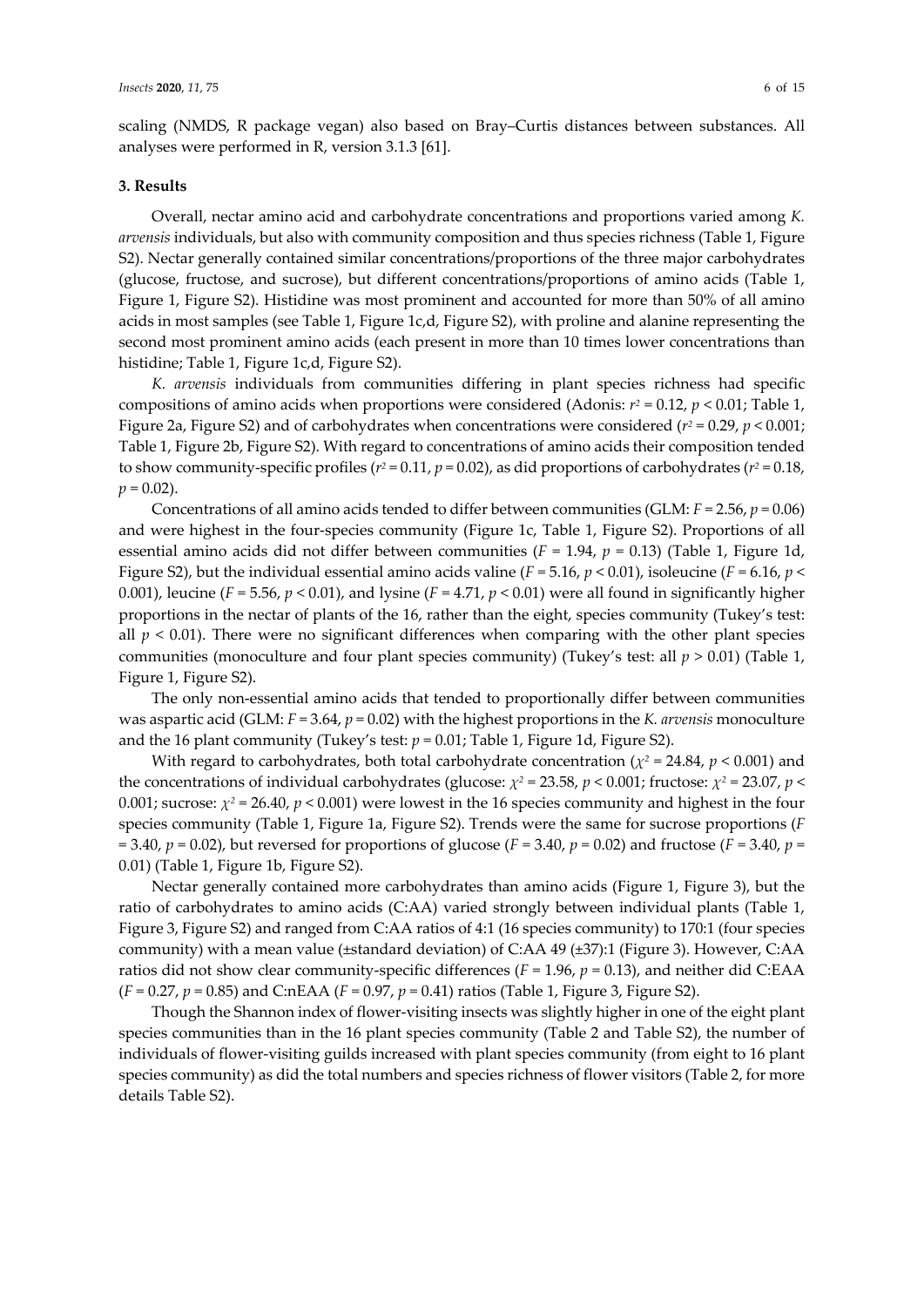**Table 1.** Nectar volume, concentration (mg/mL), proportion, and ratios of chemical components, such as amino acids and carbohydrates shown here as mean per plant species level with standard deviation (SD).

| Plant Species Community <sup>1</sup> |              |       |                         | $\mathbf 1$      |                  | 4                |                  | 8                |                  | 16               |
|--------------------------------------|--------------|-------|-------------------------|------------------|------------------|------------------|------------------|------------------|------------------|------------------|
|                                      |              |       |                         | 8                |                  | 5                |                  | 24               |                  | 18               |
| N Samples <sup>2</sup>               |              |       | Mean                    | ±SD              | Mean             | ±SD              | Mean             | ±SD              | Mean             | ±SD              |
| Volume Nectar <sup>3</sup>           | $\mu$ L      |       | $\overline{\mathbf{3}}$ | 4.11             | 3.31             | 2.71             | 2.73             | 2.73             | 4.35             | 2.76             |
| Amino Acids                          |              |       |                         |                  |                  |                  |                  |                  |                  |                  |
| Asp <sup>4</sup>                     | C            |       | 0.05                    | 0.03             | 0.08             | 0.09             | 0.07             | 0.07             | 0.03             | 0.03             |
| Glu                                  | ${\bf O}$    |       | $0.08\,$                | 0.08             | 0.11             | 0.09             | 0.07             | 0.08             | 0.04             | 0.03             |
| Ser                                  | N            |       | $0.07\,$                | 0.07             | 0.09             | 0.07             | 0.07             | 0.08             | 0.03             | 0.02             |
| His                                  | C            |       | 1.26                    | $\mathbf{1}$     | 3.06             | 3.38             | 1.55             | 1.65             | 0.5              | 0.31             |
| Gly                                  | E            |       | 0.04                    | 0.04             | 0.06             | 0.04             | 0.04             | 0.05             | 0.02             | 0.01             |
| Thr                                  | ${\bf N}$    |       | 0.03                    | 0.03             | 0.04             | 0.03             | 0.03             | 0.02             | 0.02             | 0.01             |
| Arg                                  | T            |       | 0.06                    | 0.09             | 0.06             | 0.04             | 0.04             | 0.03             | 0.03             | 0.02             |
| Ala                                  | $\mathbf R$  |       | 0.11                    | 0.09             | 0.35             | 0.31             | 0.17             | 0.14             | 0.08             | 0.07             |
| Tyr                                  | A            |       | 0.04                    | 0.04             | 0.04             | 0.02             | 0.03             | 0.03             | 0.02             | 0.02             |
| Cystine                              | T            |       | $\boldsymbol{0}$        | $\boldsymbol{0}$ | 0.01             | 0.01             | $\boldsymbol{0}$ | $\boldsymbol{0}$ | $\boldsymbol{0}$ | $\boldsymbol{0}$ |
| Val                                  | $\mathbf I$  | mg/mL | 0.03                    | 0.03             | 0.05             | 0.04             | 0.03             | 0.02             | 0.02             | 0.02             |
| Met                                  | O            |       | 0.04                    | 0.1              | 0.01             | 0.02             | 0.02             | 0.05             | 0.01             | 0.01             |
| Phe                                  | N            |       | 0.03                    | 0.03             | 0.03             | 0.02             | 0.03             | 0.03             | 0.02             | 0.02             |
| Ile                                  |              |       | 0.03                    | 0.02             | 0.03             | 0.02             | 0.01             | 0.01             | 0.02             | 0.01             |
| Leu                                  |              |       | $0.04\,$                | 0.04             | 0.06             | 0.03             | 0.04             | 0.03             | 0.03             | 0.03             |
| Lys                                  |              |       | 0.04                    | 0.04             | 0.07             | 0.04             | 0.04             | 0.02             | 0.03             | 0.03             |
| Pro                                  |              |       | 0.12                    | 0.09             | 0.45             | 0.52             | 0.35             | 0.37             | 0.12             | 0.17             |
| Total AA <sup>5</sup>                |              |       | 2.07                    | 1.66             | 4.59             | 4.71             | 2.59             | 2.4              | 1.03             | 0.74             |
| EAA $6$                              |              |       | 1.57                    | 1.31             | 3.41             | 3.59             | 1.79             | 1.75             | 0.69             | 0.43             |
| nEAA <sup>7</sup>                    |              |       | 0.49                    | 0.4              | 1.18             | 1.12             | $0.8\,$          | 0.69             | 0.34             | 0.33             |
| Asp <sup>4</sup>                     | P            |       | 0.03                    | 0.01             | 0.02             | 0.01             | 0.03             | 0.01             | 0.03             | 0.01             |
| Glu                                  | R            |       | 0.04                    | 0.01             | 0.03             | 0.02             | 0.03             | 0.02             | 0.05             | 0.02             |
| Ser                                  | O            |       | 0.04                    | 0.02             | 0.03             | 0.02             | 0.03             | 0.02             | 0.04             | 0.02             |
| His                                  | P            |       | 0.58                    | 0.13             | 0.58             | 0.12             | 0.56             | 0.09             | 0.5              | 0.13             |
| Gly                                  | O            |       | 0.02                    | $0.01\,$         | 0.02             | $0.01\,$         | 0.02             | $0.01\,$         | 0.02             | $0.01\,$         |
| Thr                                  | $\mathbf R$  |       | 0.02                    | 0.01             | 0.01             | 0.01             | 0.02             | 0.01             | 0.02             | 0.01             |
|                                      | T            |       | 0.03                    | $0.01\,$         | 0.02             | 0.02             | 0.02             | 0.01             | 0.03             | $0.01\,$         |
| Arg<br>Ala                           | I            |       | 0.06                    | 0.02             | 0.1              | 0.03             | 0.08             | 0.03             | 0.08             | 0.02             |
| Tyr                                  | $\mathbf O$  |       | $0.02\,$                | $0.01\,$         | 0.01             | $0.01\,$         | $0.01\,$         | $0.01\,$         | 0.02             | $0.01\,$         |
| Cystine                              | N            |       | $\boldsymbol{0}$        | $\boldsymbol{0}$ | $\boldsymbol{0}$ | $\boldsymbol{0}$ | $\boldsymbol{0}$ | $\boldsymbol{0}$ | $\boldsymbol{0}$ | $\boldsymbol{0}$ |
| Val                                  |              |       | 0.02                    | 0.01             | 0.02             | $0.01\,$         | 0.02             | 0.01             | 0.02             | 0.01             |
| Met                                  |              |       | $0.01\,$                | 0.02             | $0.01\,$         | 0.02             | $0.01\,$         | $0.01\,$         |                  | 0.02             |
| Phe                                  |              |       | 0.02                    | $0.01\,$         |                  | $0.01\,$         |                  |                  | 0.01<br>0.02     | 0.01             |
|                                      |              |       |                         |                  | 0.01             |                  | 0.01             | 0.01             |                  |                  |
| Ile                                  |              |       | $0.01\,$                | $0.01\,$         | $0.01\,$         | $0.01\,$         | $0.01\,$         | $0.01\,$         | 0.02             | $0.01\,$         |
| Leu                                  |              |       | 0.02                    | 0.01             | 0.02             | 0.01             | 0.02             | 0.01             | 0.03             | 0.01             |
| Lys                                  |              |       | $0.02\,$                | 0.01             | 0.02             | 0.01             | 0.02             | 0.01             | 0.03             | 0.01             |
| Pro                                  |              |       | 0.08                    | 0.06             | 0.08             | 0.03             | 0.12             | 0.07             | 0.09             | 0.05             |
| Total AA <sup>5</sup><br>EAA $6$     |              |       | $\mathbf{1}$<br>0.73    | $\omega$         | $\mathbf{1}$     | $\omega$         | $\mathbf{1}$     | 0.07             | $\mathbf{1}$     |                  |
|                                      |              |       |                         | 0.09             | 0.71             | 0.04             | 0.68             |                  | 0.69             | 0.08             |
| $nEAA^7$                             |              |       | 0.27                    | 0.09             | 0.29             | 0.04             | 0.32             | 0.07             | 0.31             | 0.08             |
| Carbohydrates                        | $\mathsf{C}$ |       | 36.44                   | 25.51            | 57.25            | 22.67            | 23.95            | 12.76            | 11.21            | 7.39             |
| Fructose<br>Glucose                  | o            |       | 37.12                   | 27.73            | 57.04            | 22.2             | 24.6             | 12.65            | 11.25            | 7.16             |
|                                      | N            | mg/mL |                         |                  |                  |                  |                  |                  |                  |                  |
| Sucrose<br>Total C <sup>5</sup>      |              |       | 34.41                   | 27.43            | 91.14            | 44.25            | 26.54            | 23.9             | 8.12             | 11.42            |
|                                      | C.           |       | 107.98                  | 77.02            | 205.43           | 85.82            | 75.09            | 41.62            | 30.58            | 24.39            |
|                                      | P            |       |                         |                  |                  |                  |                  |                  |                  |                  |
| Fructose                             | $\mathbf R$  |       | 0.36                    | 0.08             | 0.29             | 0.06             | 0.34             | 0.1              | 0.42             | 0.09             |
| Glucose<br>Sucrose                   | o<br>P       |       | 0.37<br>0.27            | 0.1              | 0.29             | 0.06<br>0.13     | 0.35             | 0.11<br>0.21     | 0.43             | 0.1              |
|                                      |              |       |                         | 0.18             | 0.42             |                  | 0.31             |                  | 0.15             | 0.18             |
| Carbohydrate and Amino Acid Ratios   | $\mathbb R$  |       |                         |                  |                  |                  |                  |                  |                  |                  |
|                                      | A            |       |                         |                  |                  |                  |                  |                  |                  |                  |
| mean C:AA <sup>8</sup>               | T            |       | 50.96                   | 22.97            | 89.41            | 62.48            | 45.55            | 28.95            | 42.03            | 37.72            |
| mean C:EAA <sup>9</sup>              | I            |       | 61.64                   | 47.66            | 100              | 89.38            | 89.37            | 145.87           | 103.17           | 137.14           |
| mean C:nEAA <sup>10</sup>            | O            |       | 422.54                  | 761.96           | 286.99           | 282.55           | 732.98           | 1882.35          | 726.34           | 1120.32          |

1Plot number and plant species richness level of the sown plant community including *Knautia arvensis*. <sup>2</sup> For each plant species the minimum sampling number was five samples per plant species for both analyses, N gives the number of analyzed samples for amino acids and carbohydrates, respectively. <sup>3</sup> Volume nectar gives the mean value per inflorescence in  $\mu$ L  $\pm$  SD (standard deviation).

4Abbreviations: Ala—alanine, Arg—arginine, Asp—aspartic acid, cystine, Glu—glutamic acid, Gly glycine, His—histidine, Ile—isoleucine, Leu—leucine, Lys—lysine, Met—methionine, Phe phenylalanine, Pro—proline, Ser—serine, Thr—threonine, Tyr—tyrosine, Val—valine. Order of displayed amino acids reflects the order of appearance in the chromatogram. 5Total AA (amino acids)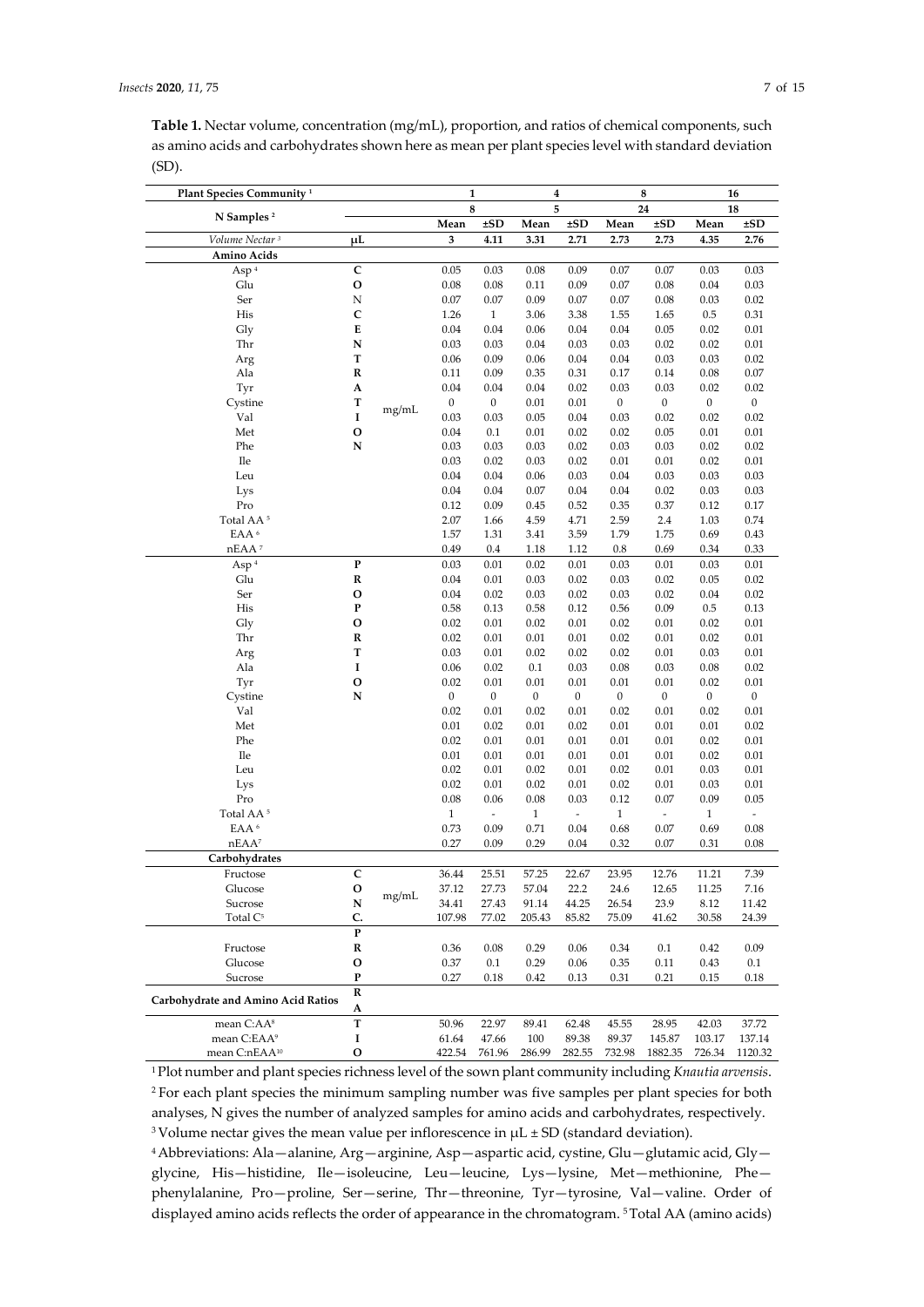are the mean sum of all single amino acids  $\pm$  SD (standard deviation) in mg per mL, followed by individual amino acids. Total C (carbohydrates) are the mean sum of the three main carbohydrates (fructose, glucose, sucrose) in mg/mL ± SD (standard deviation). <sup>6</sup> EAA: essential amino acids (His, Thr, Arg, Val, Met, Phe, Ile, Leu, Lys). 7nEAA: non‐essential amino acids (Asp, Glu, Ser, Gly, Ala, Tyr, cysteine measured as cystine, Pro). 8Ratio C:AA: ratio of total carbohydrates to total amino acids. <sup>9</sup> Ratio C:EAA: ratio of total carbohydrates to essential amino acids. <sup>10</sup> Ratio C:nEAA: ratio of total carbohydrates to non‐essential amino acids.

**Table 2.** Shannon diversity index [62], total numbers, species richness of flower visitors, number of individuals per flower‐visiting guild of *K. arvensis* growing in plant species communities of eight and 16 plant species.

| <b>Plant Species Community</b>      | 8 (B <sub>3</sub> A <sub>20</sub> ) | 8 (B2A12)     | 16 (B1A20)     |
|-------------------------------------|-------------------------------------|---------------|----------------|
| Shannon Index                       | 0.72                                | 0.97          | 0.96           |
| <b>Total Numbers</b>                | 232                                 | 300           | 383            |
| Species Richness of Flower Visitors | 9                                   | 12            | 15             |
| <b>Beetles</b>                      |                                     | 3             | 9              |
| <b>Bumblebees</b>                   | 28                                  | 49            | 36             |
| <b>Butterflies</b>                  |                                     | 2             | 10             |
| Flies                               |                                     | 5             | $\mathfrak{p}$ |
| Honeybees                           | 195                                 | 230           | 303            |
| <b>Hoverflies</b>                   | 6                                   | 8             | 17             |
| Solitary bees                       | 3                                   | $\mathcal{P}$ | 6              |
| Wasps                               |                                     |               |                |



**Figure 1.** Carbohydrate (**a**) concentrations and (**b**) proportions as well as amino acid (**c**) concentrations and (**d**) proportions in nectar of *Knautia arvensis* growing in different plant communities with one, four, eight, and 16 different plant species. Concentration is given in mg/mL. Amino acids are divided into non‐essential and essential amino acids (sensu [32]). Numbers in parentheses give the number of plots sampled per plant community. Letters above the bars indicate the significance of differences between plant species communities, while n.s. indicates no significance.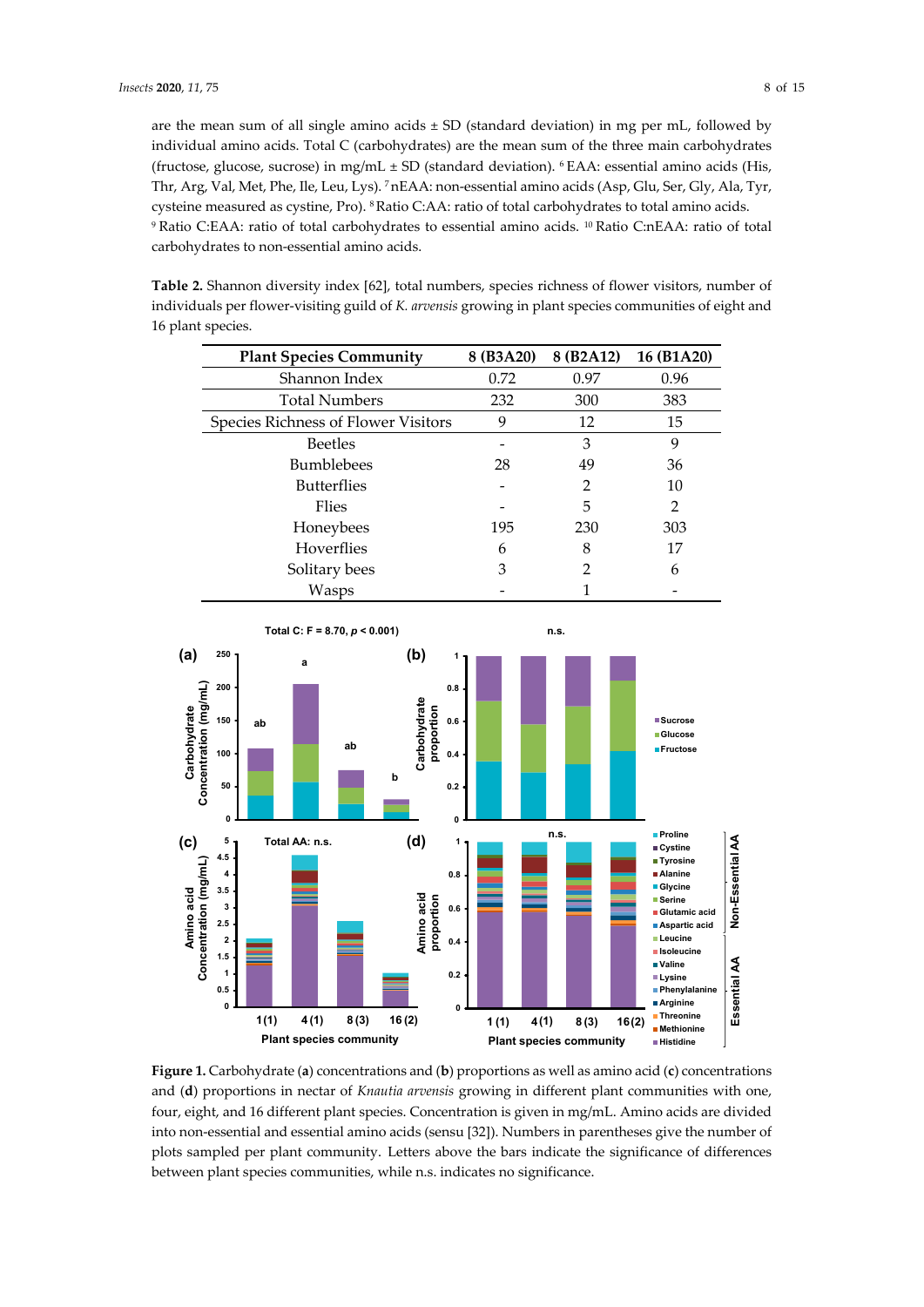# (a) Amino acids



**(b) Carbohydrates**



**Figure 2.** Non‐metrical dimensional scaling (NMDS) based on (**a**) proportions of amino acids and (**b**) concentrations of carbohydrates in floral nectar of *Knautia arvensis*. Each symbol represents a sample of different plant communities: open circles = monoculture, open triangles = four plant species communities, filled black squares = eight plant species communities, and black crosses = 16 plant species communities. Note that all samples accumulating at the right side of the graph lack sucrose, likely because sucrose had already been hydrolyzed to fructose and glucose by yeast and/or bacteria which naturally occur in nectar [63].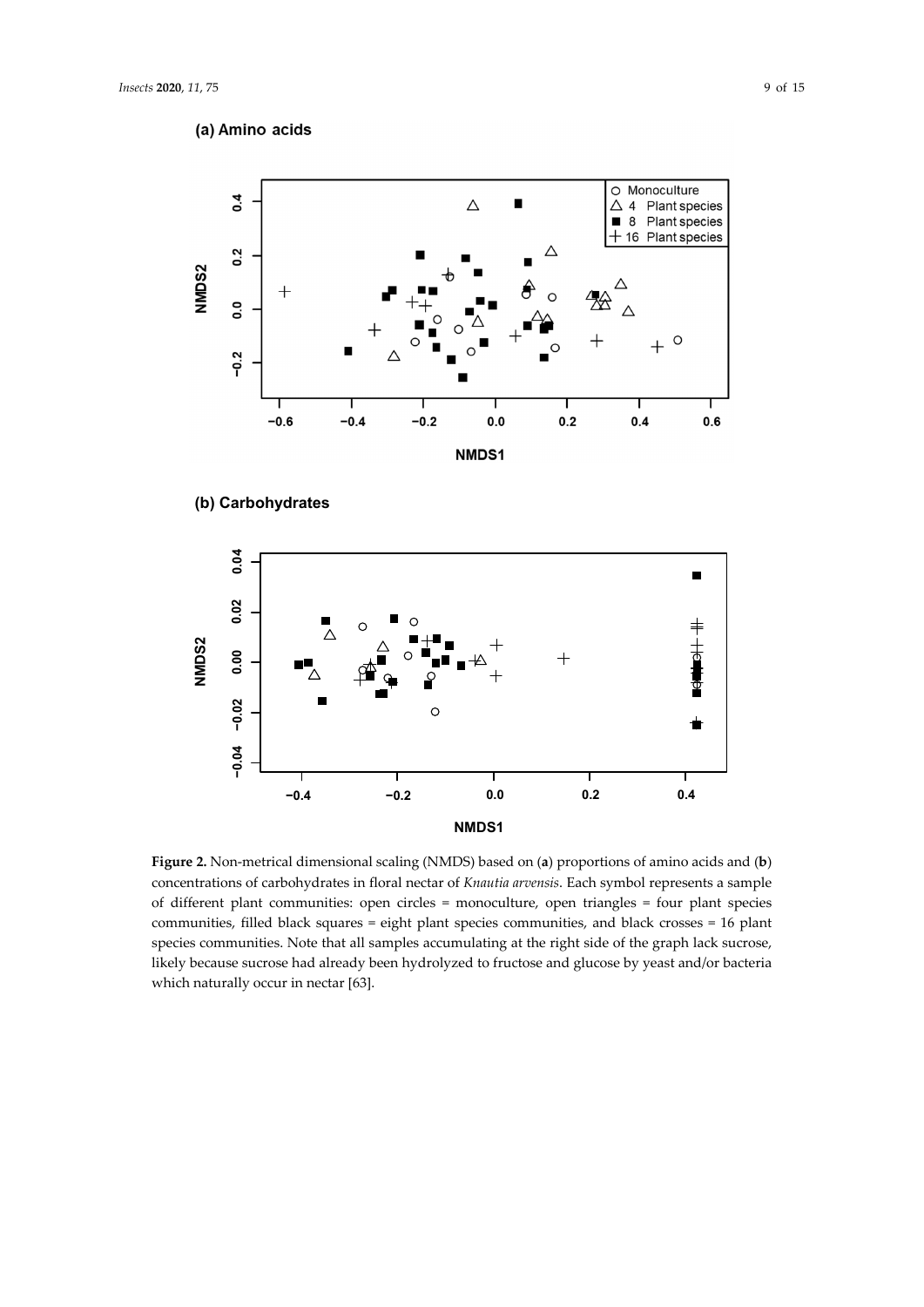

**Figure 3.** Ratio of total amino acids to total carbohydrates in mg (C:AA) in nectar of *Knautia arvensis* grown in different plant species richness communities. Each dot represents one sample with different colors indicating different plant species communities: black dots = monoculture, dark grey = 4, light grey = 8, white = 16 plant species community.

### **4. Discussion**

Our results confirm strong inter‐individual variation in nectar chemistry and further show that the nutritional composition of floral nectar of *K. arvensis* can vary strongly with the surrounding plant species community. For example, proportions of the essential amino acids, valine, isoleucine, leucine, and lysine and the non‐essential amino acid, aspartic acid, differed between communities and were all highest in the 16 species community. However, contrary to our hypothesis, we found the observed variation in nutrient concentrations to be independent of the plant species richness in the surrounding plant community. Inter-individual variation in *K. arvensis* nectar chemistry therefore appeared to be affected by genetic differences between individuals, by abiotic factors or by the composition of the surrounding community rather than by its species richness. In fact, the spectrum of plant species co‐occurring and in particular co‐flowering with *K. arvensis* differed between plots (see Table S1). As the competitiveness of a specific plant species can differ with the surrounding plant community [63,64], it is possible that *K. arvensis* experienced different, and community‐dependent, levels of competition at different plots, which may have indirectly affected its nectar chemistry. In interaction with subtle, potentially also plant‐community mediated, differences in soil quality (i.e., concentration and composition of soil nutrients, microbial communities), such communitydependent competition may (at least partly) explain the considerable variation in nectar chemistry both within and between plant communities [58,65–67]. Community-dependent competition can also be caused by different intensities of wind‐pollinated plant species [65]. It does, however, not explain the large variation in nectar chemistry observed for different individuals even within the same plot. Nutrient concentrations in nectar can vary due to water evaporation over the course of a day and in relation to ambient relative humidity [68], resulting in nectar viscosity increasing with increasing temperatures and/or decreasing humidity [53]. Although nectar sampling was confined to a period of 4 h (i.e., took place between 10 a.m. and 2 p.m.) in our study, the total carbohydrate concentration in nectar significantly increased over this period (Spearman rank correlation test:  $r = 0.33$ ,  $p = 0.02$ )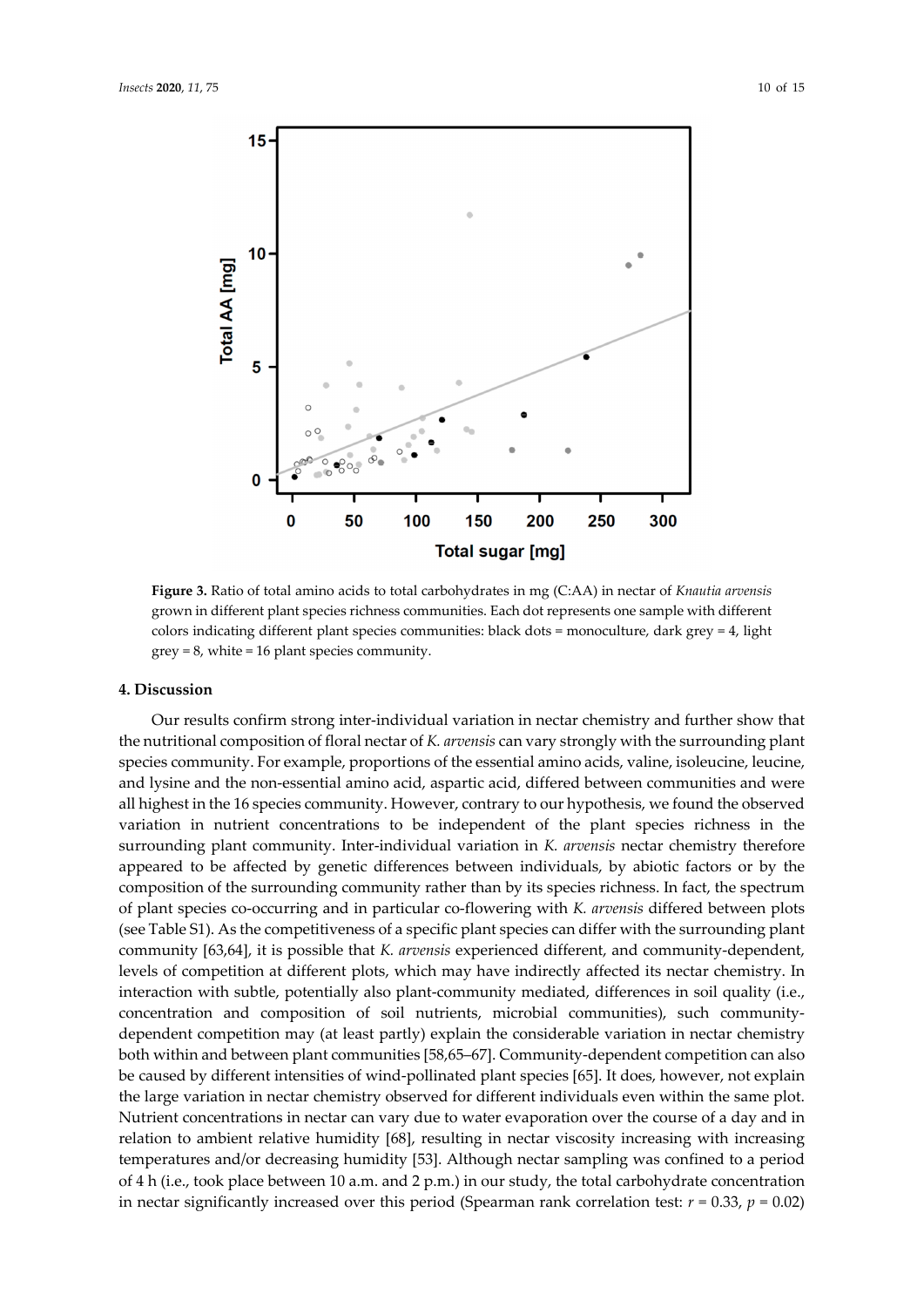and ranged from mean  $37.78 \pm 20.01$  mg/mL at 10 a.m. to mean  $103.62 \pm 92.60$  mg/mL at 2 p.m. (data pooled for both years). This significant effect of sampling time indicates that abiotic factors can determine nectar chemistry more strongly than biotic factors, such as the surrounding plant community. However, sampling time did not affect total amino acid concentration ( $r = 0.03$ ,  $p = 0.86$ ). It therefore remains unclear which alternative factors caused the variation in nectar amino acid content (coefficient of variation (CV): 1.09) which was even slightly higher than nectar carbohydrate content (CV: 0.88). Additional variation may have been caused by differences in the biomass and/or density of *K. arvensis* plants between plots, differences in pollinator communities and thus visitation frequencies between plots [11,58], differences in plot sizes, and/or by flower handling and sample collection, although we took extreme caution to standardize sampling.

The observed variation in nectar chemistry may in turn have had strong effects on flower visitors. For example, honeybees typically prefer sugar solutions with essential amino acids over sugar solutions with non-essential amino acids [70], but can be deterred by specific amino acids (e.g., alanine [68] or glycine [67]), while other amino acids (e.g., isoleucine) appear to act as a feeding stimulant and increase nectar consumption [69]. Differences in the concentration or proportion of specific amino acids can consequently attract or deter specific flower visitors and differences in amino acid proportions and ratios may thus structure visitation patterns. In fact, the proportional increase in phagostimulatory attractive amino acids (i.e., essential amino acids and isoleucine) in *K. arvensis* nectar at 16 species plots may (among others) explain why most honeybees (*Apis mellifera* Linnaeus, 1758) were observed on *K. arvensis* plants in the 16 species plot (Table 2 and Table S2) [59,62].

The general prevalence of histidine in *K. arvensis* nectar (which could account for <50% of total amino acids) is intriguing and differs from other plant species where histidine proportions commonly lie between 12% and 16% (for different *Brassica napus* cultivars [33]) or below 3% (for *Maurandya barclayana*, *Lophospermum erubescens*, and *Brassica napus* [70]). Consumers of *K. arvensis* nectar will thus likely over-eat histidine if they aim to obtain sufficient amounts of the other amino acids (or a balanced C:AA ratio), with unknown consequences for their health or behavior. However, histidine may act as a repellent to honeybees as shown by Hendriksma et al. [67], where nectar with histidine was less frequently consumed than nectar with glycine and cysteine.

In contrast to proportions of specific amino acids, carbohydrate to amino acid ratios (C:AA, Table S2) showed, as expected, no community‐specific pattern, but also varied strongly between plant individuals. The carbohydrate to amino acid ratio was generally carbohydrate biased, which agrees with nectar's major role as a carbohydrate source [71] (pp. 142–159). It also meets the nutritional needs of most flower visitors, such as honeybee and bumblebee workers, which typically prioritize carbohydrate over (essential) amino acid intake, even over‐eat amino acids to obtain sufficient carbohydrates, and perform generally better on carbohydrate‐rich diets [36,72]. Carbohydrates are important for flight performance in flower visitors [73].

For future work, we propose to repeat similar investigations and analyses, ideally under more controlled conditions (e.g., in greenhouses) to reduce sources of variation. It would further be worthwhile expanding nectar sampling and pollinator observations to more plant communities and species to directly relate nectar quality, flower visitor spectra, visitation rates, and floral constancy of pollinators to the composition of the direct and wider surrounding community. This is essential for understanding which factors drive inter‐individual variation in nectar quality and how interactions between resource (nutritional) characteristics and the environment structure flower visitor interactions.

#### **5. Conclusions**

Both carbohydrate and amino acid content in nectar varied between *K. arvensis* individuals as well as between the different plant species richness levels of plant communities. However, there were significant differences in proportions in some essential and phagostimulatory amino acids in nectar of *K. arvensis* plants in plant species‐rich communities, while the inhibiting amino acid histidine tended to be less available. This suggests that *K. arvensis* nectar is more palatable to insects when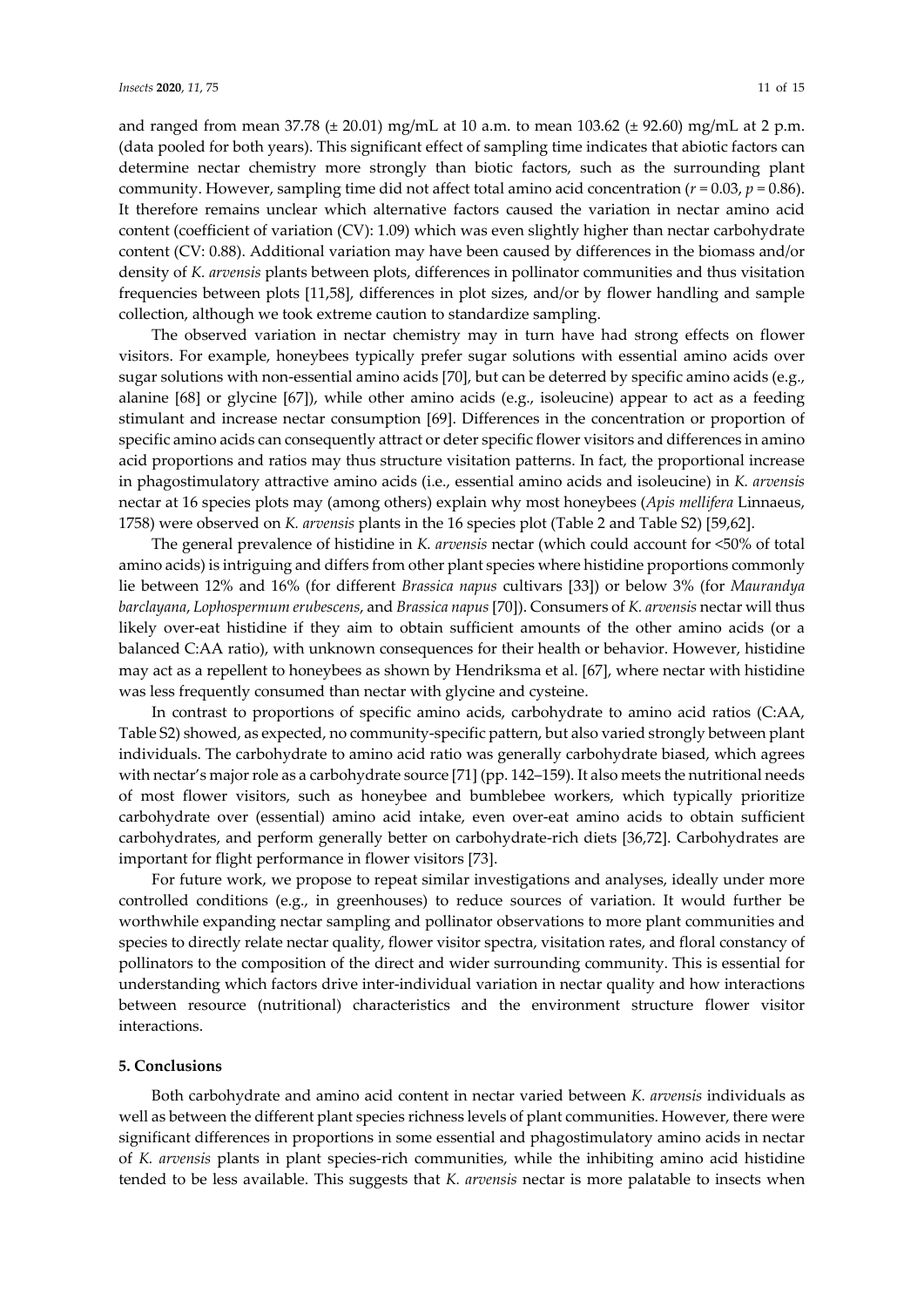plants grow in plant communities with high plant species richness. However, the strong inter‐ individual variation in nectar quality requires additional studies (e.g., in semi‐field conditions).

**Supplementary Materials:** The following are available online at www.mdpi.com/xxx/s1. Figure S1: Map displaying sizes and locations of plots sampled in this experiment (modified after [48]). Table S1: List of plant species communities with one, four, eight, and 16 plant species, providing plot IDs, sampling year, and sucrose concentration (%) as measured for one sample with a hand‐held refractometer, and the numbers and actual species of other plant species flowering and not flowering when *Knautia arvensis* was flowering in 2011. Table S2: List of individual flower visitors to all *Knautia arvensis* in plant species communities with eight and 16 plant species observed in 2011. Figure S2: List of figures presenting the mean (±SD) concentrations and proportions of individual amino acids and carbohydrates as well as total amino acids (AA), all essential amino acids (EAA), and all non‐essential amino acids (nEAA) as found in floral nectar of *Knautia arvensis* from different plant species mixtures (i.e., monoculture, four, eight, and 16 plant species mixtures).

**Author Contributions:** Conceptualization, C.V., A.‐M.K., and S.L.; formal analysis, S.L.; investigation, C.V., A.‐ M.K., and SL; resources C.V.; writing—original draft preparation, C.V. and S.L.; writing—review and editing, C.V., A.‐M.K., and S.L.; funding acquisition, A.‐M.K., and S.L. All authors have read and agreed to the published version of the manuscript.

**Funding:** The German Science Foundation funded the Jena Experiment (DFG‐FOR 1451/2) for AMK (KL 1849/5‐ 2) and SDL (LE 2750/1‐1).

**Acknowledgments:** We thank the many people of the Jena Experiment community, who helped to maintainthe experiment for so many years with special thanks to Anne Ebeling, Gerlinde Kratzsch, Ute Köber, and Silke Hengelhaupt. Stephanie Schröder is gratefully acknowledged for additional nectar sampling. We are further very grateful for the detailed and insightful comments provided by two anonymous reviewers. We finally thank Richard Bolek for advice with HPLC analyses and Angela Gronert for performing HPLC analyses.

**Conflicts of Interest:** The authors declare no conflicts of interest.

## **References**

- 1. Scherber, C.; Eisenhauer, N.; Weisser, W.W.; Schmid, B.; Voigt, W.; Fischer, M.; Schulze, E.-D.; Roscher, C.; Weigelt, A.; Allan, E.; et al. Bottom-up effects of plant diversity on multitrophic interactions in a biodiversity experiment. *Nature* **2010**, *468*, 553–6.
- 2. Balvanera, P.; Siddique, I.; Dee, L.; Paquette, A.; Isbell, F.; Gonzalez, A.; Byrnes, J.; O'Connor, M.I.; Hungate, B.A.; Griffin, J.N. Linking biodiversity and ecosystem services: Current uncertainties and the necessary next steps. *Bioscience* **2014**, *64*, 49–57.
- 3. Cardinale, B.J.; Matulich, K.L.; Hooper, D.U.; Byrnes, J.E.; Duffy, E.; Gamfeldt, L.; Balvanera, P.; O'Connor, M.I.; Gonzalez, A. The functional role of producer diversity in ecosystems. *Am. J. Bot.* **2011**, *98*, 572–592.
- 4. Ebeling, A.; Klein, A.-M.; Weisser, W.W.; Tscharntke, T. Multitrophic effects of experimental changes in plant diversity on cavity‐nesting bees, wasps, and their parasitoids. *Oecologia* **2012**, *169*, 453–65.
- 5. Dudenhöffer, J.‐H.; Pufal, G.; Roscher, C.; Klein, A.‐M. Plant density can increase invertebrate postdispersal seed predation in an experimental grassland community. *Ecol. Evol.* **2016**, *6*, 3796–3807.
- 6. Neuschulz, E.L.; Mueller, T.; Schleuning, M.; Böhning‐Gaese, K. Pollination and seed dispersal are the most threatened processes of plant regeneration. *Sci. Rep.* **2016**, *6*, 29839.
- 7. Michener, C.D. *The bees of the world*; 2nd ed.; The Johns Hopkins University Press: Baltimore, 2007.
- 8. Nicholls, C.I.; Altieri, M.A. Plant biodiversity enhances bees and other insect pollinators in agroecosystems. A review. *Agron. Sustain. Dev.* **2012**, *33*, 257–274.
- 9. Willmer, P. Rewards 2: The Biology of Nectar. In *Pollination and Floral Ecology*; Willmer, P., Ed.; Princeton University Press: Princeton, 2011; pp. 190–220.
- 10. Biesmeijer, J.C.; Roberts, S.P.M.; Reemer, M.; Ohlemüller, R.; Edwards, M.; Peeters, T.; Schaffers, A.P.; Potts, S.G.; Kleukers, R.; Thomas, C.D.; et al. Parallel declines in pollinators and insect‐pollinated plants in Britain and the Netherlands. *Science* **2006**, *313*, 351–4.
- 11. Ebeling, A.; Klein, A.‐M.; Schumacher, J.; Weisser, W.W.; Tscharntke, T. How does plant richness affect pollinator richness and temporal stability of flower visits? *Oikos* **2008**, *117*, 1808–1815.
- 12. Fründ, J.; Linsenmair, K.E.; Blüthgen, N. Pollinator diversity and specialization in relation to flower diversity. *Oikos* **2010**, *119*, 1581–1590.
- 13. Baker, H.G. Non‐sugar chemical constituents of nectar. *Apidologie* **1977**, *8*, 349–356.
- 14. Gardener, M.C.; Gillman, M.P. The taste of nectar ‐ a neglected area of pollination ecology. *Oikos* **2002**, *98*, 552–557.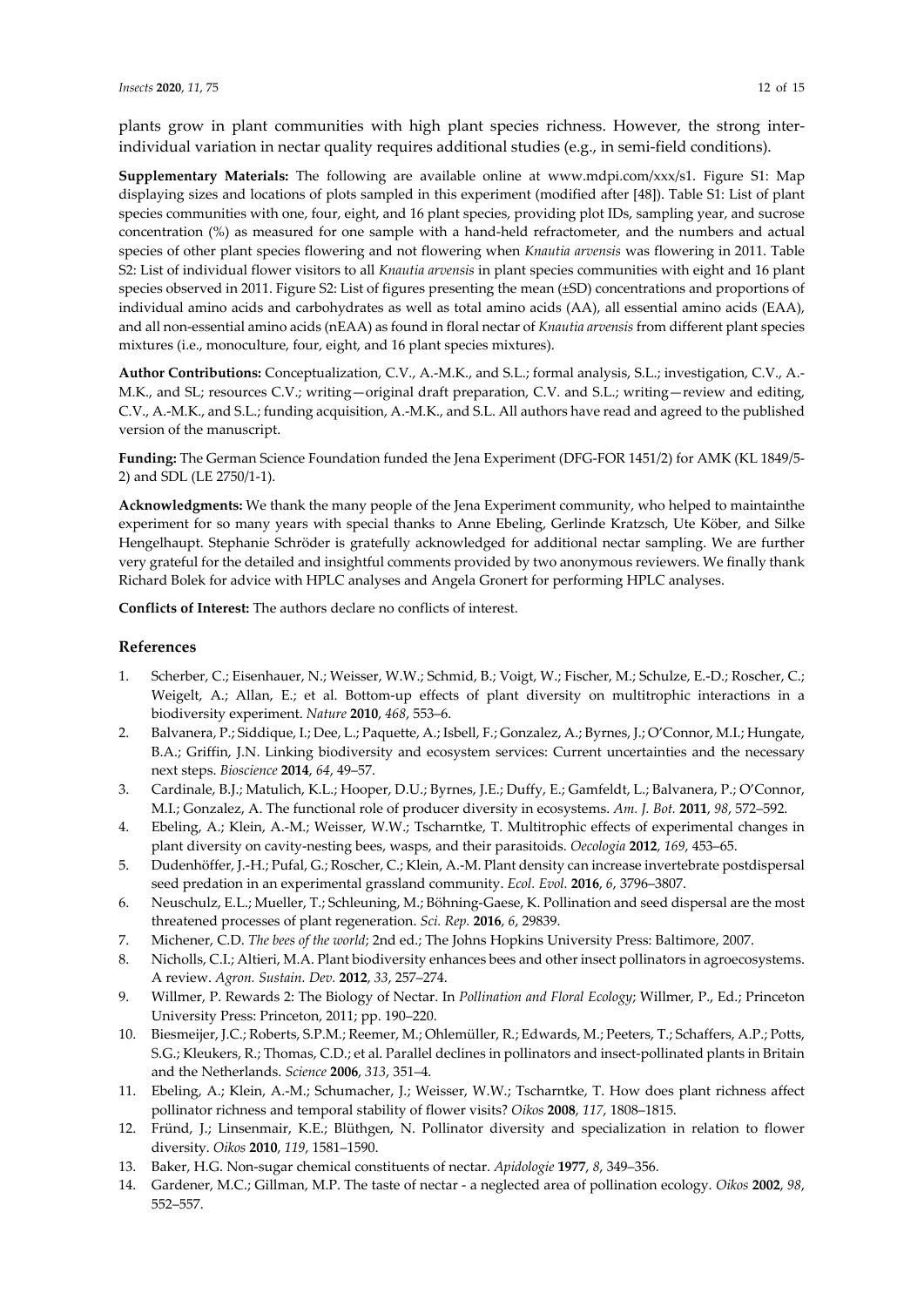- 15. Nepi, M.; Soligo, C.; Nocentini, D.; Abate, M.; Guarnieri, M.; Cai, G.; Bini, L.; Puglia, M.; Bianchi, L.; Pacini, E. Amino acids and protein profile in floral nectar: Much more than a simple reward. *Flora ‐ Morphol. Distrib. Funct. Ecol. Plants* **2012**, *207*, 475–481.
- 16. Herrera, C.M.; Pérez, R.; Alonso, C. Extreme intraplant variation in nectar sugar composition in an insectpollinated perennial herb. *Am. J. Bot.* **2006**, *93*, 575–81.
- 17. Gijbels, P.; Van den Ende, W.; Honnay, O. Landscape scale variation in nectar amino acid and sugar composition in a Lepidoptera pollinated orchid species and its relation with fruit set. *J. Ecol.* **2014**, *102*, 136– 144.
- 18. Behmer, S.T. Insect Herbivore Nutrient Regulation. *Annu. Rev. Entomol.* **2009**, *54*, 165–187.
- 19. Carmona, D.; Lajeunesse, M.J.; Johnson, M.T.J. Plant traits that predict resistance to herbivores. *Funct. Ecol.* **2011**, *25*, 358–367.
- 20. Couture, J.J.; Mason, C.J.; Habeck, C.W.; Lindroth, R.L. Behavioral and morphological responses of an insect herbivore to low nutrient quality are inhibited by plant chemical defenses. *Arthropod. Plant. Interact.* **2016**, *10*, 341–349.
- 21. Li, L.; Li, C.; Lee, G.I.; Howe, G.A. Distinct roles for jasmonate synthesis and action in the systemic wound response of tomato. *Proc. Natl. Acad. Sci.* **2002**, *99*, 6416–6421.
- 22. Price, P.W. Resource‐driven terrestrial interaction webs. *Ecol. Res.* **2002**, *17*, 241–247.
- 23. Heinrich, B. The energetics of pollination. *Ann. Missouri Bot. Gard.* **1981**, *68*, 370–378.
- 24. Nicolson, S.W. Bee food: the chemistry and nutritional value of nectar, pollen and mixtures of the two: review article. *African Zool.* **2011**, *46*, 197–204.
- 25. Pacini, E.; Nepi, M.; Vesprini, J. Nectar biodiversity: a short review. *Plant Syst. Evol.* **2003**, *238*, 7–21.
- 26. Pyke, G.H. What does it cost a plant to produce floral nectar? *Nature* **1991**, *350*, 58–59.
- 27. Nicolson, S.W. Pollination by passerine birds: why are the nectars so dilute? *Comp. Biochem. Physiol. Part B Biochem. Mol. Biol.* **2002**, *131*, 645–652.
- 28. Nicolson, S.W.; Thornburg, R.W. Nectar chemistry. In *Nectaries and Nectar*; Nicolson, S.W., Nepi, M., Pacini, E., Eds.; Springer Netherlands: Dordrecht, 2007; pp. 215–264.
- 29. Buchmann, S.L. The ecology of oil flowers and their bees. *Annu. Rev. Ecol. Syst.* **1987**, *18*, 343–369.
- 30. Baker, H.G.; Baker, I. Studies of nectar constitution and pollinator‐plant coevolution. In *Coevolution of animals and plants*; Gilbert, L.E., Raven, P.H., Eds.; University of Texas Press: Austin, 1975; pp. 100–140.
- 31. Nicolson, S.W. Nectar consumers. In *Nectaries and Nectar*; Nicolson, S.W., Nepi, M., Pacini, E., Eds.; Springer Netherlands: Dordrecht, 2007; pp. 289–342.
- 32. De Groot, A.P. Protein and amino acid requirements of the honeybee (*Apis mellifica* L.). *Physiol. Comp. Oecologia* **1953**, 197–285.
- 33. Bertazzini, M.; Forlani, G. Intraspecific variability of floral nectar volume and composition in rapeseed (*Brassica napus* L. var. *oleifera*). *Front. Plant Sci.* **2016**, *7*, 1–13.
- 34. Simpson, S.J.; Raubenheimer, D. *The nature of nutrition: a unifying framework from animal adaptation to human obesity*; Simpson, S.J., Raubenheimer, D., Eds.; Princeton University Press: Princeton, 2012.
- 35. Abbas, M.; Klein, A.‐M.; Ebeling, A.; Oelmann, Y.; Ptacnik, R.; Weisser, W.W.; Hillebrand, H. Plant diversity effects on pollinating and herbivorous insects can be linked to plant stoichiometry. *Basic Appl. Ecol.* **2014**, *15*, 169–178.
- 36. Paoli, P.P.; Donley, D.; Stabler, D.; Saseendranath, A.; Nicolson, S.W.; Simpson, S.J.; Wright, G.A. Nutritional balance of essential amino acids and carbohydrates of the adult worker honeybee depends on age. *Amino Acids* **2014**, *46*, 1449–1458.
- 37. Vaudo, A.D.; Tooker, J.F.; Grozinger, C.M.; Patch, H.M. Bee nutrition and floral resource restoration. *Curr. Opin. Insect Sci.* **2015**, *10*, 133–141.
- 38. Vaudo, A.D.; Patch, H.M.; Mortensen, D.A.; Tooker, J.F.; Grozinger, C.M. Macronutrient ratios in pollen shape bumble bee (*Bombus impatiens*) foraging strategies and floral preferences. *Proc. Natl. Acad. Sci.* **2016**, *113*, E4035–E4042.
- 39. Vaudo, A.D.; Stabler, D.; Patch, H.M.; Tooker, J.F.; Grozinger, C.M.; Wright, G.A. Bumble bees regulate their intake of essential protein and lipid pollen macronutrients. *J. Exp. Biol.* **2016**, *219*, 3962–3970.
- 40. Garratt, M.P.D.; Breeze, T.D.; Boreux, V.; Fountain, M.T.; McKerchar, M.; Webber, S.M.; Coston, D.J.; Jenner, N.; Dean, R.; Westbury, D.B.; et al. Apple pollination: Demand depends on variety and supply depends on pollinator identity. *PLoS One* **2016**, *11*, e0153889.
- 41. Knuth, P.E.O.W.; Appel, O.; Loew, E.; Müller, H. *Handbuch der Blütenbiologie Band 2, Teil 1*; Engelmann: Leipzig, 1898; pp. 557–562.
- 42. Larsson, M. Higher pollinator effectiveness by specialist than generalist flower-visitors of unspecialized *Knautia arvensis* (Dipsacaceae). *Oecologia* **2005**, *146*, 394–403.
- 43. Ebeling, A.; Klein, A.‐M.; Tscharntke, T. Plant–flower visitor interaction webs: Temporal stability and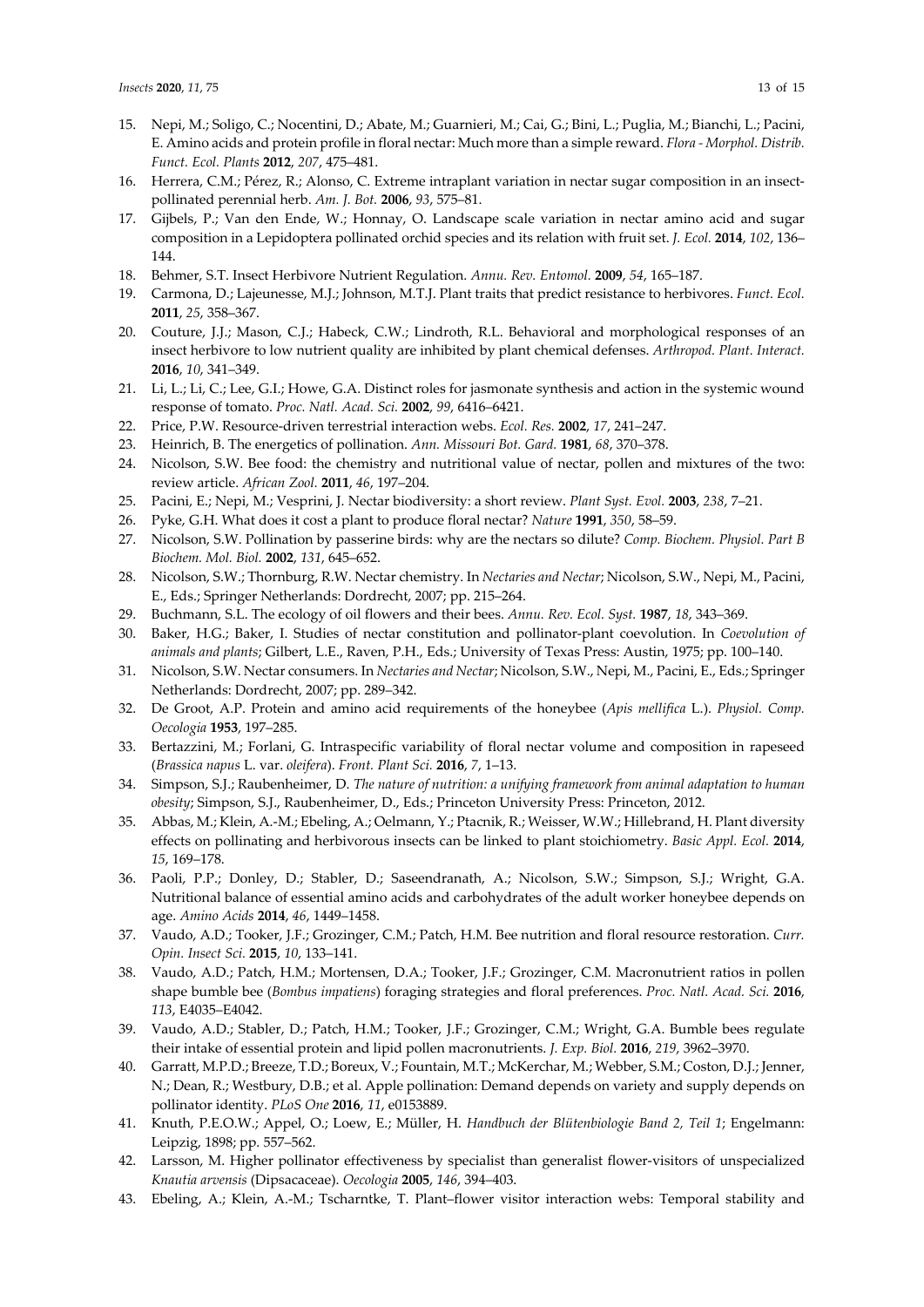pollinator specialization increases along an experimental plant diversity gradient. *Basic Appl. Ecol.* **2011**, *12*, 300–309.

- 44. Roscher, C.; Schumacher, J.; Baade, J.; Wilcke, W.; Gleixner, G.; Weisser, W.W.; Schmid, B.; Schulze, E.‐D. The role of biodiversity for element cycling and trophic interactions: an experimental approach in a grassland community. *Basic Appl. Ecol.* **2004**, *5*, 107–121.
- 45. Fornoff, F.; Klein, A.M.; Hartig, F.; Benadi, G.; Venjakob, C.; Schaefer, H.M.; Ebeling, A. Functional flower traits and their diversity drive pollinator visitation. *Oikos* **2017**, *126*, 1020–1030.
- 46. Canto, A.; Herrera, C.M.; Medrano, M.; Pérez, R.; García, I.M. Pollinator foraging modifies nectar sugar composition in *Helleborus foetidus* (Ranunculaceae): An experimental test. *Am. J. Bot.* **2008**, *95*, 315–20.
- 47. Venjakob, C.; Klein, A.-M.; Leonhardt, S.D. Nectar amino acid and carbohydrate composition are driven by flower morphology and phylogeny. Publishing status: major revision. *Planta*.
- 48. Weisser, W.W.; Roscher, C.; Meyer, S.T.; Ebeling, A.; Luo, G.; Allan, E.; Beßler, H.; Barnard, R.L.; Buchmann, N.; Buscot, F.; et al. Biodiversity effects on ecosystem functioning in a 15‐year grassland experiment: Patterns, mechanisms, and open questions. *Basic Appl. Ecol.* **2017**, *23*, 1–73.
- 49. Vange, V. Breeding system and inbreeding depression in the clonal plant species *Knautia arvensis* (Dipsacaceae): Implications for survival in abandoned grassland. *Biol. Conserv.* **2002**, *108*, 59–67.
- 50. Gottsberger, G.; Arnold, T.; Linskens, H.F. Variation in floral nectar amino acids with aging of flowers, pollen contamination, and flower damage. *Isr. J. Bot.* **1990**, *39*, 167–176.
- 51. Pacini, E.; Nepi, M. Nectar production and presentation. In *Nectaries and Nectar*; Springer Netherlands: Dordrecht, 2007; pp. 167–214.
- 52. Klein, A.‐M.; Steffan‐Dewenter, I.; Tscharntke, T. Pollination of *Coffea canephora* in relation to local and regional agroforestry management. *J. Appl. Ecol.* **2003**, *40*, 837–845.
- 53. Corbet, S. Nectar sugar content: estimating standing crop and secretion rate in the field. *Apidologie* **2003**, *34*, 1–10.
- 54. Henderson, J.W.; Brooks, A. Improved amino acid methods using Agilent ZORBAX Eclipse Plus C18 columns for a variety of Agilent LC instrumentation and separation goals. *Agil. Technol.* **2010**, *5990*–*4547E*, 1–16.
- 55. Matsushita, K. Automatic precolumn derivatization of amino acids and analysis by fast LC using the Agilent 1290 Infinity LC system. *Agil. Tech. Note* **2010**, *5990*–*5599E*, 1–4.
- 56. Henderson, J.W.; Ricker, R.D.; Bidlingmeyer, B.A.; Woodward, C. Rapid, accurate, sensitive, and reproducible HPLC analysis of amino acids and the Agilent 1100 HPLC. *Agil. Tech. Note* **2000**, *5980*–*1193E*, 1–10.
- 57. DIN-10758 Analysis of honey Determination of the content of saccharides fructose, glucose, saccharose, turanose *and maitose ‐ HPLC method*; *1997*.
- 58. Venjakob, C.; Klein, A.‐M.; Ebeling, A.; Tscharntke, T.; Scherber, C. Plant diversity increases spatio‐ temporal niche complementarity in plant‐pollinator interactions. *Ecol. Evol.* **2016**, *6*, 2249–2261.
- 59. Brittain, C.; Kremen, C.; Klein, A.‐M. Biodiversity buffers pollination from changes in environmental conditions. *Glob. Chang. Biol.* **2013**, *19*, 540–7.
- 60. Zuur, A.F.; Ieno, E.N.; Walker, N.; Saveliev, A.A.; Smith, G.M. *Mixed effects models and extensions in ecology with R*; Statistics for Biology and Health; Springer New York: New York, NY, 2009.
- 61. R Development Core Team R: A language and environment for statistical computing 2015.
- 62. Magurran, A.E. *Measuring Biological Diversity*; Blackwell Science: Oxford, 2004.
- 63. Vannette, R.L.; Fukami, T. Nectar microbes can reduce secondary metabolites in nectar and alter effects on nectar consumption by pollinators. *Ecology* **2016**, *97*, 1410–1419.
- 64. Brose, U.; Tielbörger, K. Subtle differences in environmental stress along a flooding gradient affect the importance of inter‐specific competition in an annual plant community. *Plant Ecol.* **2005**, *178*, 51–59.
- 65. Flacher, F.; Raynaud, X.; Hansart, A.; Motard, E.; Dajoz, I. Competition with wind‐pollinated plant species alters floral traits of insect‐pollinated plant species. *Sci. Rep.* **2015**, *5*, 13345.
- 66. von Arx, M.; Goyret, J.; Davidowitz, G.; Raguso, R.A. Floral humidity as a reliable sensory cue for profitability assessment by nectar‐foraging hawkmoths. *Proc. Natl. Acad. Sci. U. S. A.* **2012**, *109*, 9471–6.
- 67. Hendriksma, H.P.; Oxman, K.L.; Shafir, S. Amino acid and carbohydrate tradeoffs by honey bee nectar foragers and their implications for plant–pollinator interactions. *J. Insect Physiol.* **2014**, *69*, 56–64.
- 68. Bertazzini, M.; Medrzycki, P.; Bortolotti, L.; Maistrello, L.; Forlani, G. Amino acid content and nectar choice by forager honeybees (*Apis mellifera* L.). *Amino Acids* **2010**, *39*, 315–318.
- 69. Simcock, N.K.; Gray, H.E.; Wright, G.A. Single amino acids in sucrose rewards modulate feeding and associative learning in the honeybee. *J. Insect Physiol.* **2014**, *69*, 41–48.
- 70. Lohaus, G.; Schwerdtfeger, M. Comparison of sugars, iridoid glycosides and amino acids in nectar and phloem sap of *Maurandya barclayana*, *Lophospermum erubescens*, and *Brassica napus*. *PLoS One* **2014**, *9*, e87689.s